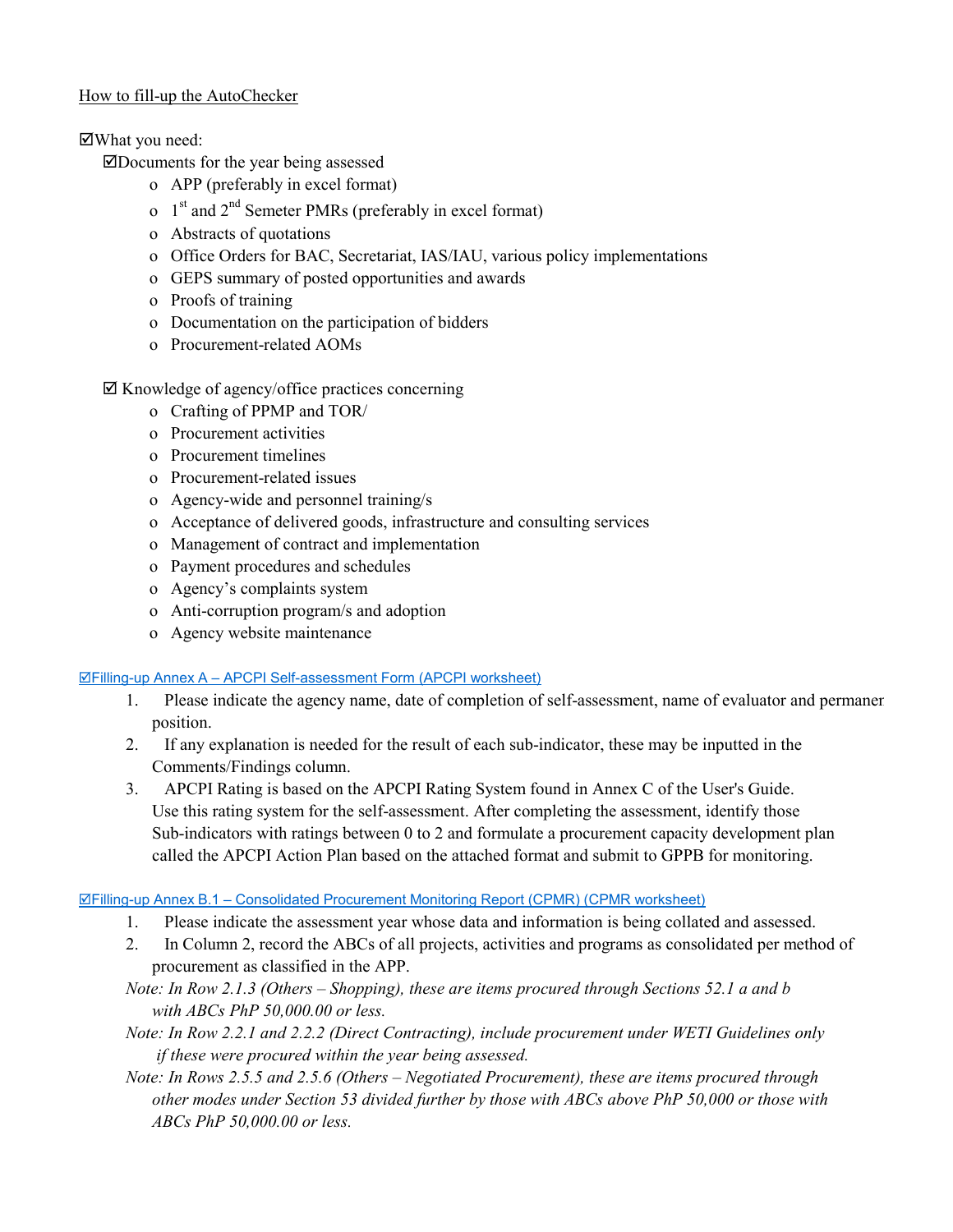3. In Column 3, record the quantity of all projects, activities and programs as consolidated per method of procurement, corresponding to the amount recorded in Column 2.

*Note: Items procured by lot shall be counted on a per lot basis.*

- 4. In column 4, record the quantity of all awarded projects, activities and programs as consolidated per method of procurement, corresponding to the procurement activity it is included.
- 5. In Column 5, record the Amount of Award of all projects, activities and programs as consolidated per method of procurement as classified in the PMR.
- 6. In Column 6, record the quantity of all failed projects, activities and programs as consolidated per metho of procurement, corresponding to the procurement activity it is included.
- *Note: Once a procurement activity has been declared failed, its activity has already ended. If rebidding commences, it will be counted as a different procurement activity. Hence, another count is added to Column 3 but not necessarily for Column 2, unless there is adjustment of ABC, in which case the adjusted additional amount of the ABC should only be counted.*
- 7. In Column 7, record the total number of companies, suppliers, contractors, firms, individual consultants or bidders that have acquired bidding documents for each procurement activity given in Column 3 for each type of public bidding.
- *Note: If bidding documents are free, include the number of acquisitions per procurement activity in PhilGEPS to the number originally obtain from actual count.*
- 8. In Column 8, record the total number of companies, suppliers, contractors, firms, individual consultants or bidders that have submitted their bids for each procurement activity given in Column 3 and out of the number given in Column 7.
- *Note: The number in Column 8 may only be less than or equal to entry in Column 7.*
- 9. In Column 9, record the total number of companies, suppliers, contractors, firms, individual consultants or bidders that have passed evaluation of submitted legal and technical documents for each procurement activity given in Column 3 and out of the number given in Column 8.
- *Note: The number in Column 9 may only be less than or equal to entry in Column 8.*
- 10. In Column 10, record the quantity of all projects, activities and programs as consolidated per method of procurement, which **should not exceed** the recorded number in Column 3, as published in PhilGEPS.
- *Note: Posting multiple lots or line items at a single time are done for efficiency purposes. Like posting of an individual procurement opportunity, multiples should be counted as multiple postings since these correspond to entries counted in Columns 2 to 6.*
- 11. In Column 11, record the quantity of all awarded projects, activities and programs as consolidated per method of procurement, which **should not exceed** the recorded number in Column 4, as a published opportunity in PhilGEPS.
- *Note: Posting awards for multiple lots or line items at a single time are done for efficiency purposes. Like posting of an individual awarded procurement, multiples should be counted as multiple postings since these correspond to entries counted in Columns 2 to 6, regardless of the number of winning companies, suppliers, contractors, firms or individual bidders.*
- 12. In Column 12, record the quantity of all awarded projects, activities and programs that incurred negative slippage during delivery corresponding to the awarded quantities declared in Column 4.
- *Note: Negative slippage is commonly identified as any delay in the scheduled delivery of items, phases, services and/or the like.*
- 13. In Column 13, record the quantity of all awarded projects, activities and programs that have amendments or variations before the delivery corresponding to the awarded quantities declared in Column 4.
- *Note: Amendment or variation order is commonly identified as any change in design or specification before the delivery of items, phases, services and/or the like.*
- 14. In Column 14, record the quantity of all awarded projects, activities and programs that have been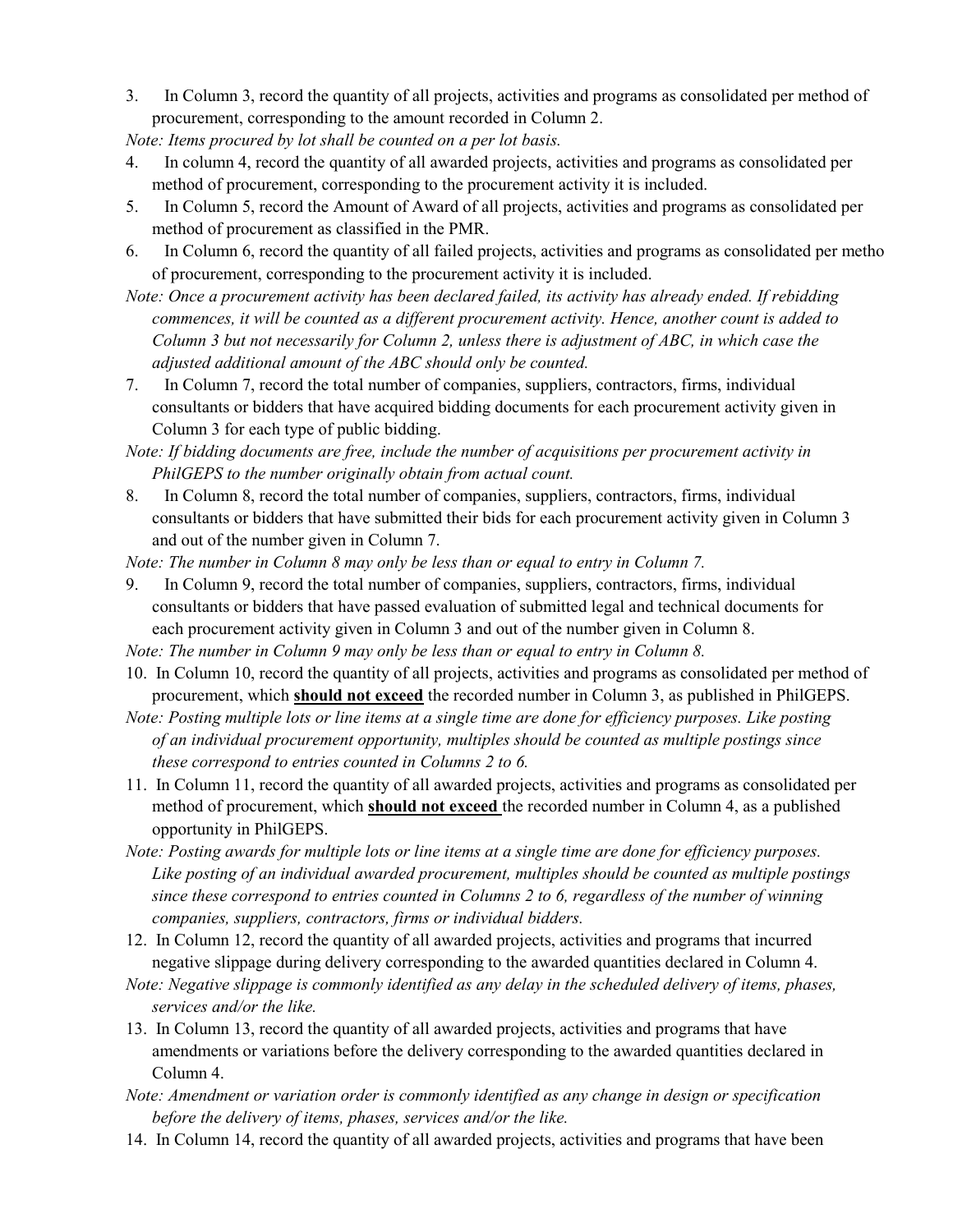realized into a contract three (3) months from the opening of bids up to the award of contract which **should not exceed** the awarded quantities declared in Column 4.

# Filling-up Annex B.2 – APCPI Questionnaire (Questionnaire worksheet)

- 1. Please indicate agency name, date of completion, name of respondent and permanent position.
- 2. Follow instructions as indicated.
- *Note: Mark each criterion tick box only if it is met by the agency. Leave tick box blank only if agency does not comply to corresponding criterion.*

Filling-up Annex C - APCPI Revised Scoring and Rating System (criteria worksheet)

1. For reference only on the rating equivalences for Annex A scores. No need to accomplish and submit.

Filling-up Annex D – Procurement Capacity Development Action Plan

- 1. Please indicate agency name and date of completion.
- 2. Follow instruction number 3 of Annex A.
- 3. Input data accordingly.

*Note: Prioritize Action Plan/s for sub-indicator/s in red text.*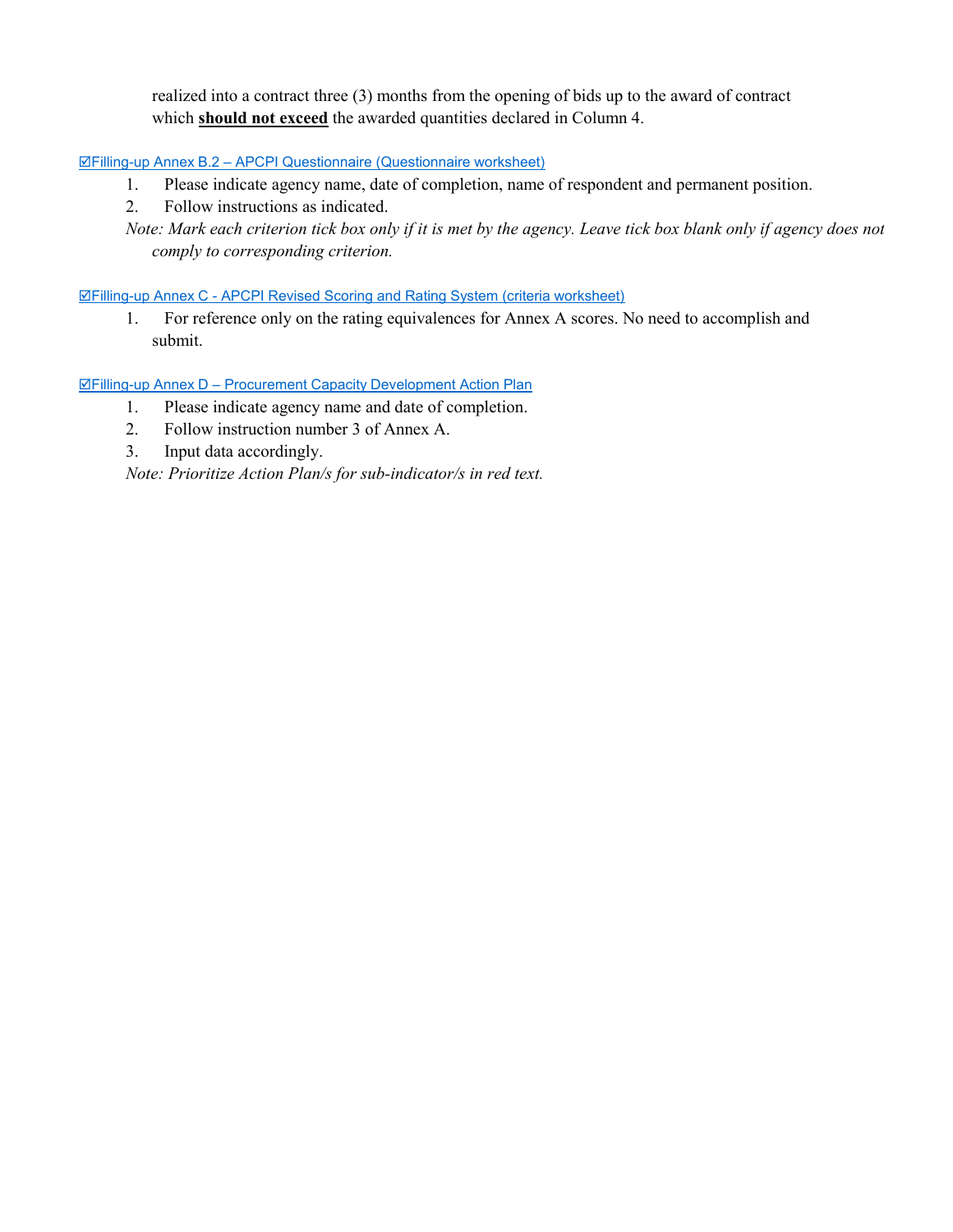$\frac{1}{\sqrt{2}}$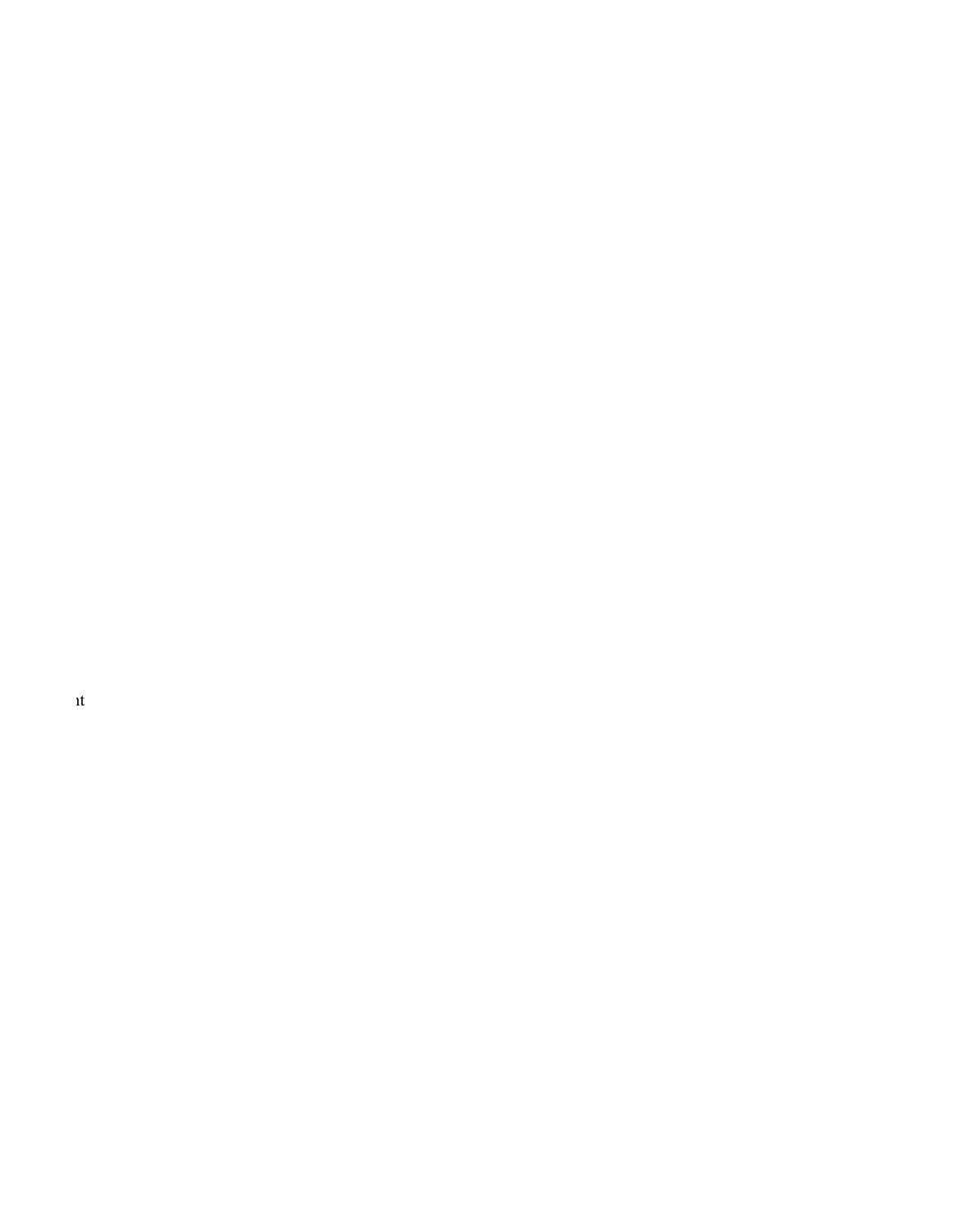$\mathbf d$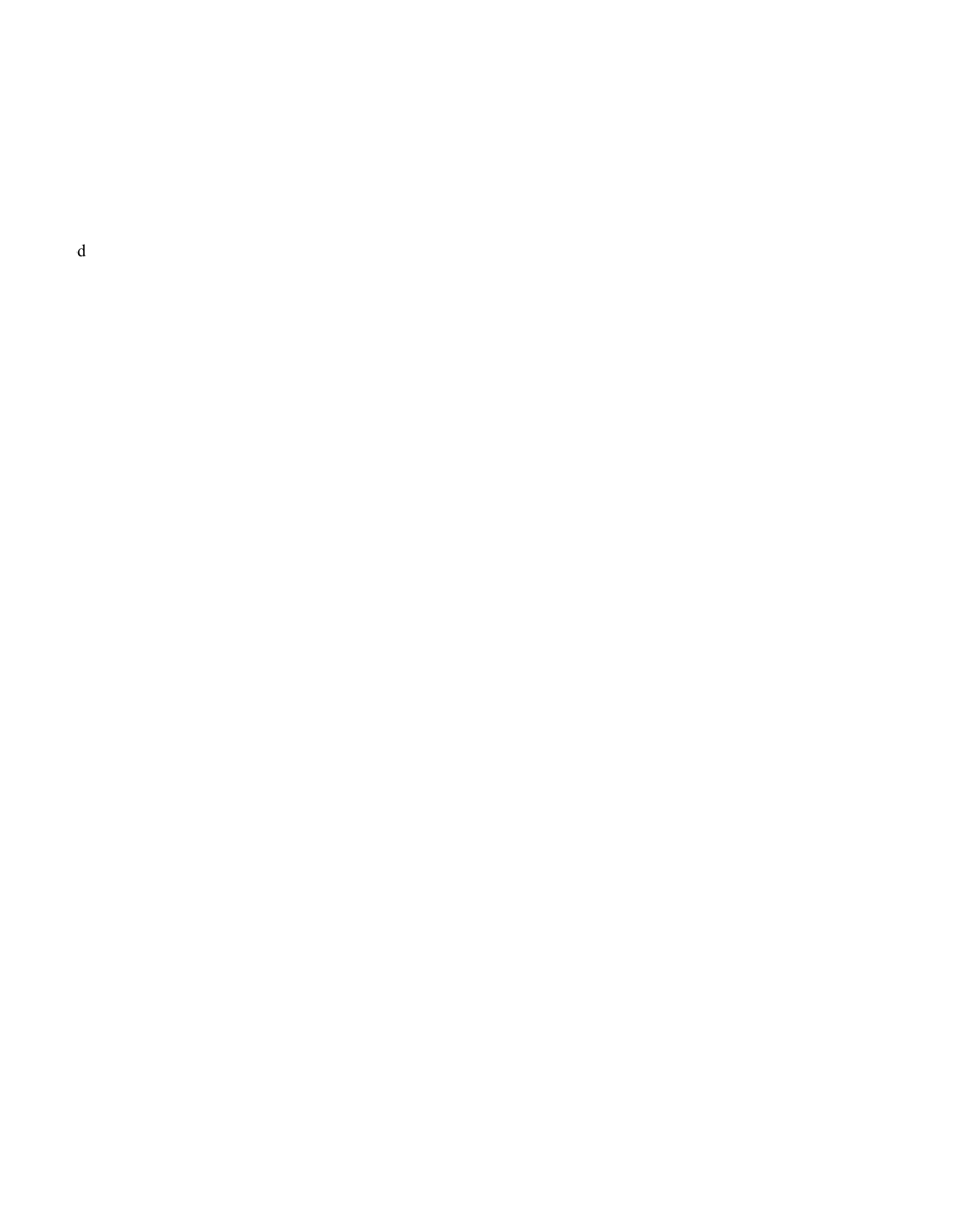*Note: Mark each criterion tick box only if it is met by the agency. Leave tick box blank only if agency does not*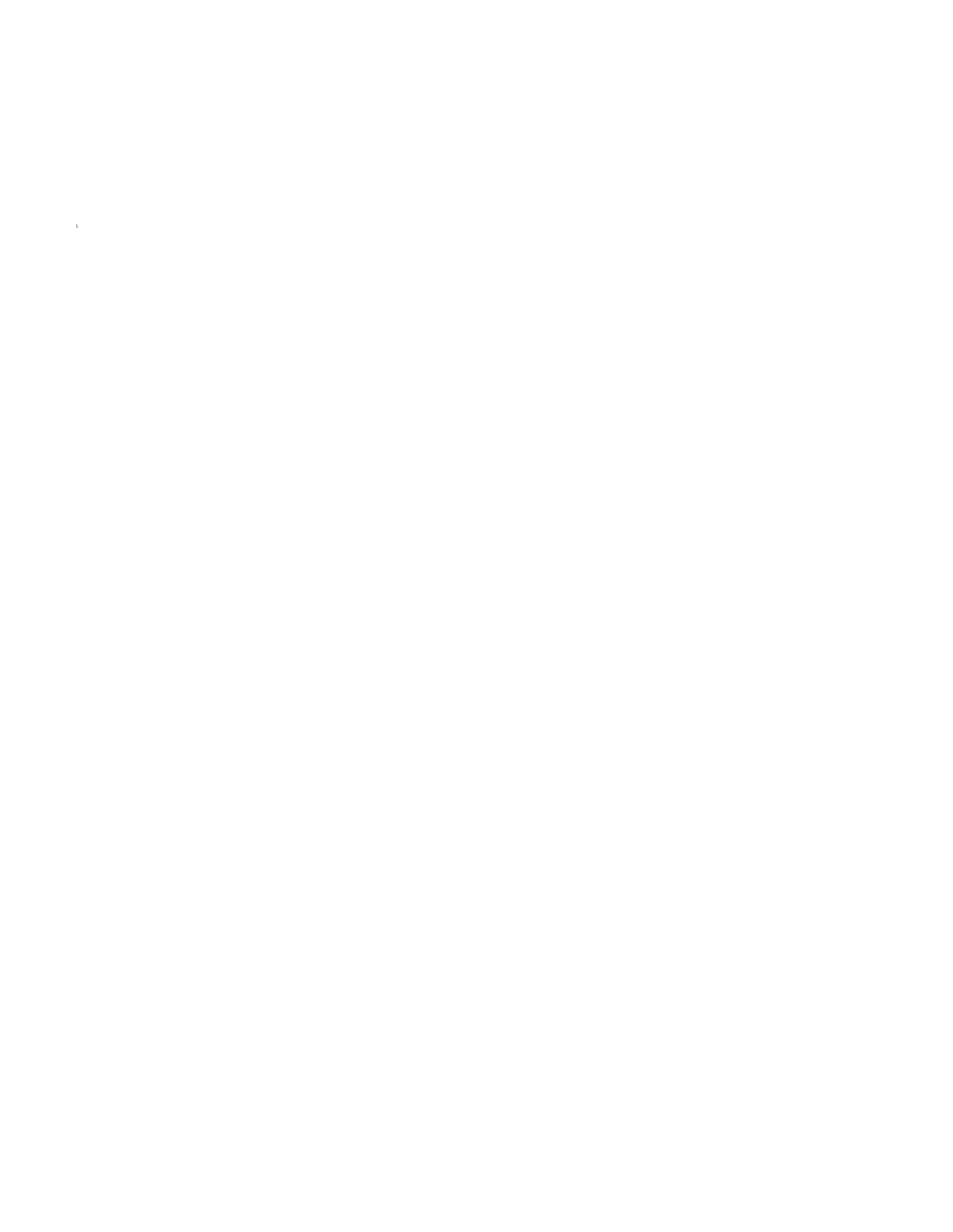#### **CONSOLIDATED PROCUREMENT MONITORING REPORT ANNEX B GOVERNMENT PROCUREMENT POLICY BOARD**

#### **Name of Agency: Bureau of Jail Management and Penology, Regional Office 1**

**Period Covered:** 2019

| Total No. of<br><b>Total No. Of</b><br>No. of<br>No. of Bid<br><b>Total Number of</b><br>Total No. of<br>Total No. of<br><b>Total No. of contracts</b><br>No. of Failed<br><b>Bidders who</b><br><b>Total Amount of</b><br><b>Total Amount of</b><br><b>No. of Contracts</b><br>Contract<br><b>Contracts that</b><br><b>Opportunities</b><br><b>Entities who</b><br><b>Bidders who</b><br>with amendments to<br>Procurement<br>passed Eligibility<br><b>Biddings</b><br>prescribed<br><b>Approved APP</b><br><b>Award Posted</b><br>incurred negative<br>Awarded<br><b>Contracts Awarded</b><br><b>Posted at PhilGEPS</b><br><b>Activities</b><br><b>Submitted Bids</b><br>order or variation orders<br><b>Acquired Bid Docs</b><br>timeframes<br>at PhilGEPS<br>slippage<br>Stage<br>Column <sub>1</sub><br>Column <sub>2</sub><br>Column <sub>3</sub><br>Column <sub>4</sub><br>Column <sub>5</sub><br>Column <sub>6</sub><br>Column <sub>7</sub><br>Column 9<br>Column 10<br>Column 13<br>Column 14<br>Column 8<br>Column 11<br>Column 12<br>1. Public Bidding*<br>26.587.229.00<br>21,877,452.93<br>1.1. Goods<br>15<br>15<br>10<br>23<br>22<br>15<br>- 8<br>$\overline{0}$<br>10<br>$\Omega$<br>1.2. Works<br>94,667,250.00<br>92,826,717.42<br>13<br>$\Omega$<br>9<br>14<br>8<br>$\Omega$<br>8<br>$\mathbf{R}$<br>11<br>$\mathsf{q}$<br>1.3. Consulting Services<br>0.00<br>0.00<br>$\mathbf{0}$<br>$\Omega$<br>$\Omega$<br>$\Omega$<br>$\Omega$<br>$\Omega$<br>$\Omega$<br>$\mathbf 0$<br>$\overline{0}$<br>$\Omega$<br>$\Omega$<br>121,254,479.00<br>24<br>26<br>Sub-Total<br>18<br>114,704,170.35<br>37<br>35<br>24<br>16<br>18<br>$\overline{2}$<br>$\mathbf{0}$<br>$\mathbf{0}$<br>2. Alternative Modes<br>2.1.1 Shopping (52.1 a above 50K)<br>0.00<br>0.00<br>$\Omega$<br>$\Omega$<br>$\Omega$<br>2.1.2 Shopping (52.1 b above 50K)<br>1,849,946.62<br>1,842,204.51<br>$\Delta$<br>$\Delta$<br>$\Lambda$<br>$\overline{a}$<br>2.1.3 Other Shopping<br>0.00<br>0.00<br>$\Omega$<br>$\Omega$<br>2.2.1 Direct Contracting (above 50K)<br>8,899,540.38<br>4,704,567.54<br>$\overline{0}$<br>$\Lambda$<br>$\Delta$<br>2.2.2 Direct Contracting (50K or less)<br>0.00<br>0.00<br>$\Omega$<br>$\Omega$<br>2.3.1 Repeat Order (above 50K)<br>0.00<br>0.00<br>$\overline{\mathbf{0}}$<br>$\Omega$<br>$\Omega$<br>2.3.2 Repeat Order (50K or less)<br>0.00<br>0.00<br>$\Omega$<br>$\Omega$<br>2.4. Limited Source Bidding<br>0.00<br>0.00<br>$\Omega$<br>$\Omega$<br>$\Omega$<br>$\overline{0}$<br>2.5.1 Negotiation (Common-Use Supplies)<br>0.00<br>0.00<br>$\Omega$<br>$\Omega$<br>2.5.2 Negotiation (Recognized Government Printers)<br>0.00<br>0.00<br>$\Omega$<br>$\Omega$<br>2.5.3 Negotiation (TFB 53.1)<br>1,212,000.00<br>1,211,959.23<br>2.5.4 Negotiation (SVP 53.9 above 50K)<br>4,771,332.45<br>17<br>10<br>10<br>15<br>4,149,483.00<br>2.5.5 Other Negotiated Procurement (Others above 50K)<br>0.00<br>0.00<br>$\mathbf{0}$<br>$\mathbf 0$<br>2.5.6 Other Negotiated Procurement (50K or less)<br>255,429.86<br>235,942.32<br>$\mathsf{q}$<br>$\mathbf{R}$<br>35<br>Sub-Total<br>32<br>15<br>16,988,249.31<br>12,144,156.60<br>15<br>3. Foreign Funded Procurement**<br>3.1. Publicly-Bid<br>0.00<br>0.00<br>$\Omega$<br>$\Omega$<br>0<br>$\Omega$<br>$\Omega$<br>3.2. Alternative Modes<br>0.00<br>0.00<br>$\Omega$<br>$\Omega$<br>$\Omega$<br>$\Omega$<br>$\Omega$<br>Sub-Total<br>0.00<br>0.00<br>$\mathbf{0}$<br>$\Omega$<br>4. Others, specify:<br>0.00<br>0.00<br>$\Omega$<br>$\Omega$<br><b>TOTAL</b><br>138,242,728.31<br>59<br>50<br>126,848,326.95 |  |  |  |  |  |  |                                    |
|---------------------------------------------------------------------------------------------------------------------------------------------------------------------------------------------------------------------------------------------------------------------------------------------------------------------------------------------------------------------------------------------------------------------------------------------------------------------------------------------------------------------------------------------------------------------------------------------------------------------------------------------------------------------------------------------------------------------------------------------------------------------------------------------------------------------------------------------------------------------------------------------------------------------------------------------------------------------------------------------------------------------------------------------------------------------------------------------------------------------------------------------------------------------------------------------------------------------------------------------------------------------------------------------------------------------------------------------------------------------------------------------------------------------------------------------------------------------------------------------------------------------------------------------------------------------------------------------------------------------------------------------------------------------------------------------------------------------------------------------------------------------------------------------------------------------------------------------------------------------------------------------------------------------------------------------------------------------------------------------------------------------------------------------------------------------------------------------------------------------------------------------------------------------------------------------------------------------------------------------------------------------------------------------------------------------------------------------------------------------------------------------------------------------------------------------------------------------------------------------------------------------------------------------------------------------------------------------------------------------------------------------------------------------------------------------------------------------------------------------------------------------------------------------------------------------------------------------------------------------------------------------------------------------------------------------------------------------------------------------------------------------------------------------------------------------------------------------------------------------------------------------------------------------------------------------------------------------------------------------------------------------------------------------------------------------------------------------------------------------------------------------------------------------------------------------------------------------------------------------------------------------------------------------------------------------------------|--|--|--|--|--|--|------------------------------------|
|                                                                                                                                                                                                                                                                                                                                                                                                                                                                                                                                                                                                                                                                                                                                                                                                                                                                                                                                                                                                                                                                                                                                                                                                                                                                                                                                                                                                                                                                                                                                                                                                                                                                                                                                                                                                                                                                                                                                                                                                                                                                                                                                                                                                                                                                                                                                                                                                                                                                                                                                                                                                                                                                                                                                                                                                                                                                                                                                                                                                                                                                                                                                                                                                                                                                                                                                                                                                                                                                                                                                                                                 |  |  |  |  |  |  | No. of Contracts<br>Awarded within |
|                                                                                                                                                                                                                                                                                                                                                                                                                                                                                                                                                                                                                                                                                                                                                                                                                                                                                                                                                                                                                                                                                                                                                                                                                                                                                                                                                                                                                                                                                                                                                                                                                                                                                                                                                                                                                                                                                                                                                                                                                                                                                                                                                                                                                                                                                                                                                                                                                                                                                                                                                                                                                                                                                                                                                                                                                                                                                                                                                                                                                                                                                                                                                                                                                                                                                                                                                                                                                                                                                                                                                                                 |  |  |  |  |  |  |                                    |
|                                                                                                                                                                                                                                                                                                                                                                                                                                                                                                                                                                                                                                                                                                                                                                                                                                                                                                                                                                                                                                                                                                                                                                                                                                                                                                                                                                                                                                                                                                                                                                                                                                                                                                                                                                                                                                                                                                                                                                                                                                                                                                                                                                                                                                                                                                                                                                                                                                                                                                                                                                                                                                                                                                                                                                                                                                                                                                                                                                                                                                                                                                                                                                                                                                                                                                                                                                                                                                                                                                                                                                                 |  |  |  |  |  |  |                                    |
|                                                                                                                                                                                                                                                                                                                                                                                                                                                                                                                                                                                                                                                                                                                                                                                                                                                                                                                                                                                                                                                                                                                                                                                                                                                                                                                                                                                                                                                                                                                                                                                                                                                                                                                                                                                                                                                                                                                                                                                                                                                                                                                                                                                                                                                                                                                                                                                                                                                                                                                                                                                                                                                                                                                                                                                                                                                                                                                                                                                                                                                                                                                                                                                                                                                                                                                                                                                                                                                                                                                                                                                 |  |  |  |  |  |  |                                    |
|                                                                                                                                                                                                                                                                                                                                                                                                                                                                                                                                                                                                                                                                                                                                                                                                                                                                                                                                                                                                                                                                                                                                                                                                                                                                                                                                                                                                                                                                                                                                                                                                                                                                                                                                                                                                                                                                                                                                                                                                                                                                                                                                                                                                                                                                                                                                                                                                                                                                                                                                                                                                                                                                                                                                                                                                                                                                                                                                                                                                                                                                                                                                                                                                                                                                                                                                                                                                                                                                                                                                                                                 |  |  |  |  |  |  |                                    |
|                                                                                                                                                                                                                                                                                                                                                                                                                                                                                                                                                                                                                                                                                                                                                                                                                                                                                                                                                                                                                                                                                                                                                                                                                                                                                                                                                                                                                                                                                                                                                                                                                                                                                                                                                                                                                                                                                                                                                                                                                                                                                                                                                                                                                                                                                                                                                                                                                                                                                                                                                                                                                                                                                                                                                                                                                                                                                                                                                                                                                                                                                                                                                                                                                                                                                                                                                                                                                                                                                                                                                                                 |  |  |  |  |  |  |                                    |
|                                                                                                                                                                                                                                                                                                                                                                                                                                                                                                                                                                                                                                                                                                                                                                                                                                                                                                                                                                                                                                                                                                                                                                                                                                                                                                                                                                                                                                                                                                                                                                                                                                                                                                                                                                                                                                                                                                                                                                                                                                                                                                                                                                                                                                                                                                                                                                                                                                                                                                                                                                                                                                                                                                                                                                                                                                                                                                                                                                                                                                                                                                                                                                                                                                                                                                                                                                                                                                                                                                                                                                                 |  |  |  |  |  |  |                                    |
|                                                                                                                                                                                                                                                                                                                                                                                                                                                                                                                                                                                                                                                                                                                                                                                                                                                                                                                                                                                                                                                                                                                                                                                                                                                                                                                                                                                                                                                                                                                                                                                                                                                                                                                                                                                                                                                                                                                                                                                                                                                                                                                                                                                                                                                                                                                                                                                                                                                                                                                                                                                                                                                                                                                                                                                                                                                                                                                                                                                                                                                                                                                                                                                                                                                                                                                                                                                                                                                                                                                                                                                 |  |  |  |  |  |  |                                    |
|                                                                                                                                                                                                                                                                                                                                                                                                                                                                                                                                                                                                                                                                                                                                                                                                                                                                                                                                                                                                                                                                                                                                                                                                                                                                                                                                                                                                                                                                                                                                                                                                                                                                                                                                                                                                                                                                                                                                                                                                                                                                                                                                                                                                                                                                                                                                                                                                                                                                                                                                                                                                                                                                                                                                                                                                                                                                                                                                                                                                                                                                                                                                                                                                                                                                                                                                                                                                                                                                                                                                                                                 |  |  |  |  |  |  |                                    |
|                                                                                                                                                                                                                                                                                                                                                                                                                                                                                                                                                                                                                                                                                                                                                                                                                                                                                                                                                                                                                                                                                                                                                                                                                                                                                                                                                                                                                                                                                                                                                                                                                                                                                                                                                                                                                                                                                                                                                                                                                                                                                                                                                                                                                                                                                                                                                                                                                                                                                                                                                                                                                                                                                                                                                                                                                                                                                                                                                                                                                                                                                                                                                                                                                                                                                                                                                                                                                                                                                                                                                                                 |  |  |  |  |  |  |                                    |
|                                                                                                                                                                                                                                                                                                                                                                                                                                                                                                                                                                                                                                                                                                                                                                                                                                                                                                                                                                                                                                                                                                                                                                                                                                                                                                                                                                                                                                                                                                                                                                                                                                                                                                                                                                                                                                                                                                                                                                                                                                                                                                                                                                                                                                                                                                                                                                                                                                                                                                                                                                                                                                                                                                                                                                                                                                                                                                                                                                                                                                                                                                                                                                                                                                                                                                                                                                                                                                                                                                                                                                                 |  |  |  |  |  |  |                                    |
|                                                                                                                                                                                                                                                                                                                                                                                                                                                                                                                                                                                                                                                                                                                                                                                                                                                                                                                                                                                                                                                                                                                                                                                                                                                                                                                                                                                                                                                                                                                                                                                                                                                                                                                                                                                                                                                                                                                                                                                                                                                                                                                                                                                                                                                                                                                                                                                                                                                                                                                                                                                                                                                                                                                                                                                                                                                                                                                                                                                                                                                                                                                                                                                                                                                                                                                                                                                                                                                                                                                                                                                 |  |  |  |  |  |  |                                    |
|                                                                                                                                                                                                                                                                                                                                                                                                                                                                                                                                                                                                                                                                                                                                                                                                                                                                                                                                                                                                                                                                                                                                                                                                                                                                                                                                                                                                                                                                                                                                                                                                                                                                                                                                                                                                                                                                                                                                                                                                                                                                                                                                                                                                                                                                                                                                                                                                                                                                                                                                                                                                                                                                                                                                                                                                                                                                                                                                                                                                                                                                                                                                                                                                                                                                                                                                                                                                                                                                                                                                                                                 |  |  |  |  |  |  |                                    |
|                                                                                                                                                                                                                                                                                                                                                                                                                                                                                                                                                                                                                                                                                                                                                                                                                                                                                                                                                                                                                                                                                                                                                                                                                                                                                                                                                                                                                                                                                                                                                                                                                                                                                                                                                                                                                                                                                                                                                                                                                                                                                                                                                                                                                                                                                                                                                                                                                                                                                                                                                                                                                                                                                                                                                                                                                                                                                                                                                                                                                                                                                                                                                                                                                                                                                                                                                                                                                                                                                                                                                                                 |  |  |  |  |  |  |                                    |
|                                                                                                                                                                                                                                                                                                                                                                                                                                                                                                                                                                                                                                                                                                                                                                                                                                                                                                                                                                                                                                                                                                                                                                                                                                                                                                                                                                                                                                                                                                                                                                                                                                                                                                                                                                                                                                                                                                                                                                                                                                                                                                                                                                                                                                                                                                                                                                                                                                                                                                                                                                                                                                                                                                                                                                                                                                                                                                                                                                                                                                                                                                                                                                                                                                                                                                                                                                                                                                                                                                                                                                                 |  |  |  |  |  |  |                                    |
|                                                                                                                                                                                                                                                                                                                                                                                                                                                                                                                                                                                                                                                                                                                                                                                                                                                                                                                                                                                                                                                                                                                                                                                                                                                                                                                                                                                                                                                                                                                                                                                                                                                                                                                                                                                                                                                                                                                                                                                                                                                                                                                                                                                                                                                                                                                                                                                                                                                                                                                                                                                                                                                                                                                                                                                                                                                                                                                                                                                                                                                                                                                                                                                                                                                                                                                                                                                                                                                                                                                                                                                 |  |  |  |  |  |  |                                    |
|                                                                                                                                                                                                                                                                                                                                                                                                                                                                                                                                                                                                                                                                                                                                                                                                                                                                                                                                                                                                                                                                                                                                                                                                                                                                                                                                                                                                                                                                                                                                                                                                                                                                                                                                                                                                                                                                                                                                                                                                                                                                                                                                                                                                                                                                                                                                                                                                                                                                                                                                                                                                                                                                                                                                                                                                                                                                                                                                                                                                                                                                                                                                                                                                                                                                                                                                                                                                                                                                                                                                                                                 |  |  |  |  |  |  |                                    |
|                                                                                                                                                                                                                                                                                                                                                                                                                                                                                                                                                                                                                                                                                                                                                                                                                                                                                                                                                                                                                                                                                                                                                                                                                                                                                                                                                                                                                                                                                                                                                                                                                                                                                                                                                                                                                                                                                                                                                                                                                                                                                                                                                                                                                                                                                                                                                                                                                                                                                                                                                                                                                                                                                                                                                                                                                                                                                                                                                                                                                                                                                                                                                                                                                                                                                                                                                                                                                                                                                                                                                                                 |  |  |  |  |  |  |                                    |
|                                                                                                                                                                                                                                                                                                                                                                                                                                                                                                                                                                                                                                                                                                                                                                                                                                                                                                                                                                                                                                                                                                                                                                                                                                                                                                                                                                                                                                                                                                                                                                                                                                                                                                                                                                                                                                                                                                                                                                                                                                                                                                                                                                                                                                                                                                                                                                                                                                                                                                                                                                                                                                                                                                                                                                                                                                                                                                                                                                                                                                                                                                                                                                                                                                                                                                                                                                                                                                                                                                                                                                                 |  |  |  |  |  |  |                                    |
|                                                                                                                                                                                                                                                                                                                                                                                                                                                                                                                                                                                                                                                                                                                                                                                                                                                                                                                                                                                                                                                                                                                                                                                                                                                                                                                                                                                                                                                                                                                                                                                                                                                                                                                                                                                                                                                                                                                                                                                                                                                                                                                                                                                                                                                                                                                                                                                                                                                                                                                                                                                                                                                                                                                                                                                                                                                                                                                                                                                                                                                                                                                                                                                                                                                                                                                                                                                                                                                                                                                                                                                 |  |  |  |  |  |  |                                    |
|                                                                                                                                                                                                                                                                                                                                                                                                                                                                                                                                                                                                                                                                                                                                                                                                                                                                                                                                                                                                                                                                                                                                                                                                                                                                                                                                                                                                                                                                                                                                                                                                                                                                                                                                                                                                                                                                                                                                                                                                                                                                                                                                                                                                                                                                                                                                                                                                                                                                                                                                                                                                                                                                                                                                                                                                                                                                                                                                                                                                                                                                                                                                                                                                                                                                                                                                                                                                                                                                                                                                                                                 |  |  |  |  |  |  |                                    |
|                                                                                                                                                                                                                                                                                                                                                                                                                                                                                                                                                                                                                                                                                                                                                                                                                                                                                                                                                                                                                                                                                                                                                                                                                                                                                                                                                                                                                                                                                                                                                                                                                                                                                                                                                                                                                                                                                                                                                                                                                                                                                                                                                                                                                                                                                                                                                                                                                                                                                                                                                                                                                                                                                                                                                                                                                                                                                                                                                                                                                                                                                                                                                                                                                                                                                                                                                                                                                                                                                                                                                                                 |  |  |  |  |  |  |                                    |
|                                                                                                                                                                                                                                                                                                                                                                                                                                                                                                                                                                                                                                                                                                                                                                                                                                                                                                                                                                                                                                                                                                                                                                                                                                                                                                                                                                                                                                                                                                                                                                                                                                                                                                                                                                                                                                                                                                                                                                                                                                                                                                                                                                                                                                                                                                                                                                                                                                                                                                                                                                                                                                                                                                                                                                                                                                                                                                                                                                                                                                                                                                                                                                                                                                                                                                                                                                                                                                                                                                                                                                                 |  |  |  |  |  |  |                                    |
|                                                                                                                                                                                                                                                                                                                                                                                                                                                                                                                                                                                                                                                                                                                                                                                                                                                                                                                                                                                                                                                                                                                                                                                                                                                                                                                                                                                                                                                                                                                                                                                                                                                                                                                                                                                                                                                                                                                                                                                                                                                                                                                                                                                                                                                                                                                                                                                                                                                                                                                                                                                                                                                                                                                                                                                                                                                                                                                                                                                                                                                                                                                                                                                                                                                                                                                                                                                                                                                                                                                                                                                 |  |  |  |  |  |  |                                    |
|                                                                                                                                                                                                                                                                                                                                                                                                                                                                                                                                                                                                                                                                                                                                                                                                                                                                                                                                                                                                                                                                                                                                                                                                                                                                                                                                                                                                                                                                                                                                                                                                                                                                                                                                                                                                                                                                                                                                                                                                                                                                                                                                                                                                                                                                                                                                                                                                                                                                                                                                                                                                                                                                                                                                                                                                                                                                                                                                                                                                                                                                                                                                                                                                                                                                                                                                                                                                                                                                                                                                                                                 |  |  |  |  |  |  |                                    |
|                                                                                                                                                                                                                                                                                                                                                                                                                                                                                                                                                                                                                                                                                                                                                                                                                                                                                                                                                                                                                                                                                                                                                                                                                                                                                                                                                                                                                                                                                                                                                                                                                                                                                                                                                                                                                                                                                                                                                                                                                                                                                                                                                                                                                                                                                                                                                                                                                                                                                                                                                                                                                                                                                                                                                                                                                                                                                                                                                                                                                                                                                                                                                                                                                                                                                                                                                                                                                                                                                                                                                                                 |  |  |  |  |  |  |                                    |
|                                                                                                                                                                                                                                                                                                                                                                                                                                                                                                                                                                                                                                                                                                                                                                                                                                                                                                                                                                                                                                                                                                                                                                                                                                                                                                                                                                                                                                                                                                                                                                                                                                                                                                                                                                                                                                                                                                                                                                                                                                                                                                                                                                                                                                                                                                                                                                                                                                                                                                                                                                                                                                                                                                                                                                                                                                                                                                                                                                                                                                                                                                                                                                                                                                                                                                                                                                                                                                                                                                                                                                                 |  |  |  |  |  |  |                                    |
|                                                                                                                                                                                                                                                                                                                                                                                                                                                                                                                                                                                                                                                                                                                                                                                                                                                                                                                                                                                                                                                                                                                                                                                                                                                                                                                                                                                                                                                                                                                                                                                                                                                                                                                                                                                                                                                                                                                                                                                                                                                                                                                                                                                                                                                                                                                                                                                                                                                                                                                                                                                                                                                                                                                                                                                                                                                                                                                                                                                                                                                                                                                                                                                                                                                                                                                                                                                                                                                                                                                                                                                 |  |  |  |  |  |  |                                    |
|                                                                                                                                                                                                                                                                                                                                                                                                                                                                                                                                                                                                                                                                                                                                                                                                                                                                                                                                                                                                                                                                                                                                                                                                                                                                                                                                                                                                                                                                                                                                                                                                                                                                                                                                                                                                                                                                                                                                                                                                                                                                                                                                                                                                                                                                                                                                                                                                                                                                                                                                                                                                                                                                                                                                                                                                                                                                                                                                                                                                                                                                                                                                                                                                                                                                                                                                                                                                                                                                                                                                                                                 |  |  |  |  |  |  |                                    |

**\* Should include foreign-funded publicly-bid projects per procurement type** 

**\*\* All procurement using Foreign Funds excluding National Competitive Bidding (NCB) contracts; conversion to peso will be at BSP rates at the time the bids/quotations were submitted**

**JSINSP LITO S LAM-OSEN JSINSP EDWARD CLIFF S FATANER JSSUPT NEIL R AVISADO, DSC**

Chief, Logistics Division Budget Officer Regional Director/HOPE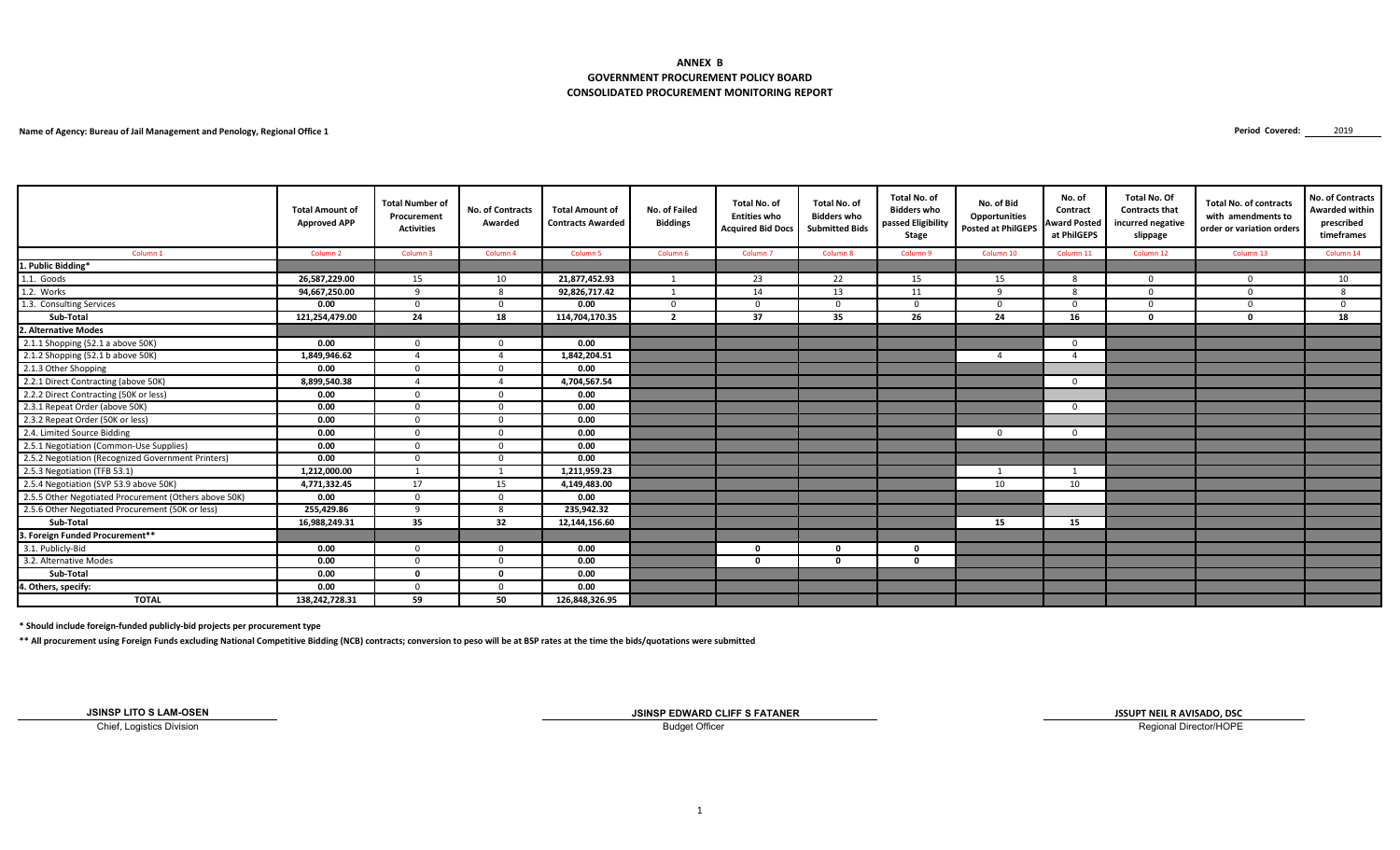## AGENCY PROCUREMENT COMPLIANCE AND PERFORMANCE INDICATORS (APCPI) QUESTIONNAIRE

| Name of Agency:<br>Name of Respondent: |                 | <b>BJMPRO-I</b><br>JSINSP LITO S LAM-OSEN                                                                                                                                                                                                                                                        | Date:<br>Position: | 17-Jun-20<br>Chief, Logistics Division |
|----------------------------------------|-----------------|--------------------------------------------------------------------------------------------------------------------------------------------------------------------------------------------------------------------------------------------------------------------------------------------------|--------------------|----------------------------------------|
|                                        |                 |                                                                                                                                                                                                                                                                                                  |                    |                                        |
|                                        |                 | Instruction: Put a check (√) mark inside the box beside each condition/requirement met as provided below and then fill in the corresponding blanks<br>according to what is asked. Please note that all questions must be answered completely.                                                    |                    |                                        |
|                                        |                 | 1. Do you have an approved APP that includes all types of procurement, given the following conditions? (5a)                                                                                                                                                                                      |                    |                                        |
|                                        |                 | Agency prepares APP using the prescribed format                                                                                                                                                                                                                                                  |                    |                                        |
|                                        |                 | Approved APP is posted at the Procuring Entity's Website<br>please provide link:<br>bjmpro-i.ph                                                                                                                                                                                                  |                    |                                        |
|                                        |                 | Submission of the approved APP to the GPPB within the prescribed deadline<br>5/28/2019<br>please provide submission date:                                                                                                                                                                        |                    |                                        |
|                                        |                 | 2. Do you prepare an Annual Procurement Plan for Common-Use Supplies and Equipment (APP-CSE) and<br>Procure your Common-Use Supplies and Equipment from the Procurement Service? (5b)                                                                                                            |                    |                                        |
|                                        |                 | Agency prepares APP-CSE using prescribed format                                                                                                                                                                                                                                                  |                    |                                        |
|                                        |                 | Submission of the APP-CSE within the period prescribed by the Department of Budget and Management in<br>its Guidelines for the Preparation of Annual Budget Execution Plans issued annually<br>Jan. 14, 2019<br>please provide submission date:                                                  |                    |                                        |
|                                        |                 | Proof of actual procurement of Common-Use Supplies and Equipment from DBM-PS                                                                                                                                                                                                                     |                    |                                        |
|                                        |                 | 3. In the conduct of procurement activities using Repeat Order, which of these conditions is/are met? (2e)                                                                                                                                                                                       |                    |                                        |
|                                        |                 | Original contract awarded through competitive bidding                                                                                                                                                                                                                                            |                    |                                        |
|                                        |                 | The goods under the original contract must be quantifiable, divisible and consisting of at least<br>four (4) units per item                                                                                                                                                                      |                    |                                        |
|                                        |                 | The unit price is the same or lower than the original contract awarded through competitive bidding which is<br>advantageous to the government after price verification                                                                                                                           |                    |                                        |
|                                        |                 | The quantity of each item in the original contract should not exceed 25%                                                                                                                                                                                                                         |                    |                                        |
|                                        |                 | Modality was used within 6 months from the contract effectivity date stated in the NTP arising from the<br>original contract, provided that there has been a partial delivery, inspection and acceptance of the goods<br>within the same period                                                  |                    |                                        |
|                                        |                 | 4. In the conduct of procurement activities using Limited Source Bidding (LSB), which of these conditions is/are met? (2f)                                                                                                                                                                       |                    |                                        |
|                                        |                 | Upon recommendation by the BAC, the HOPE issues a Certification resorting to LSB as the proper modality                                                                                                                                                                                          |                    |                                        |
|                                        |                 | Preparation and Issuance of a List of Pre-Selected Suppliers/Consultants by the PE or an identified relevant<br>government authority                                                                                                                                                             |                    |                                        |
|                                        |                 | Transmittal of the Pre-Selected List by the HOPE to the GPPB                                                                                                                                                                                                                                     |                    |                                        |
|                                        |                 | Within 7cd from the receipt of the acknowledgement letter of the list by the GPPB, the PE posts the<br>procurement opportunity at the PhilGEPS website, agency website, if available and at any conspicuous<br>place within the agency                                                           |                    |                                        |
|                                        |                 | 5. In giving your prospective bidders sufficient period to prepare their bids, which of these conditions is/are met? (3d)                                                                                                                                                                        |                    |                                        |
|                                        | Agency website; | Bidding documents are available at the time of advertisement/posting at the PhilGEPS website or                                                                                                                                                                                                  |                    |                                        |
|                                        |                 | Supplemental bid bulletins are issued at least seven (7) calendar days before bid opening;                                                                                                                                                                                                       |                    |                                        |
|                                        |                 | Minutes of pre-bid conference are readily available within five (5) days.                                                                                                                                                                                                                        |                    |                                        |
| the following conditions? (3e)         |                 | 6. Do you prepare proper and effective procurement documentation and technical specifications/requirements, given the                                                                                                                                                                            |                    |                                        |
|                                        |                 | The end-user submits final, approved and complete Purchase Requests, Terms of Reference, and other<br>documents based on relevant characteristics, functionality and/or performance requirements, as required<br>by the procurement office prior to the commencement of the procurement activity |                    |                                        |
|                                        |                 | No reference to brand names, except for items/parts that are compatible with the existing fleet or equipment                                                                                                                                                                                     |                    |                                        |

**7** Bidding Documents and Requests for Proposal/Quotation are posted at the PhilGEPS website, Agency website, if applicable, and in conspicuous places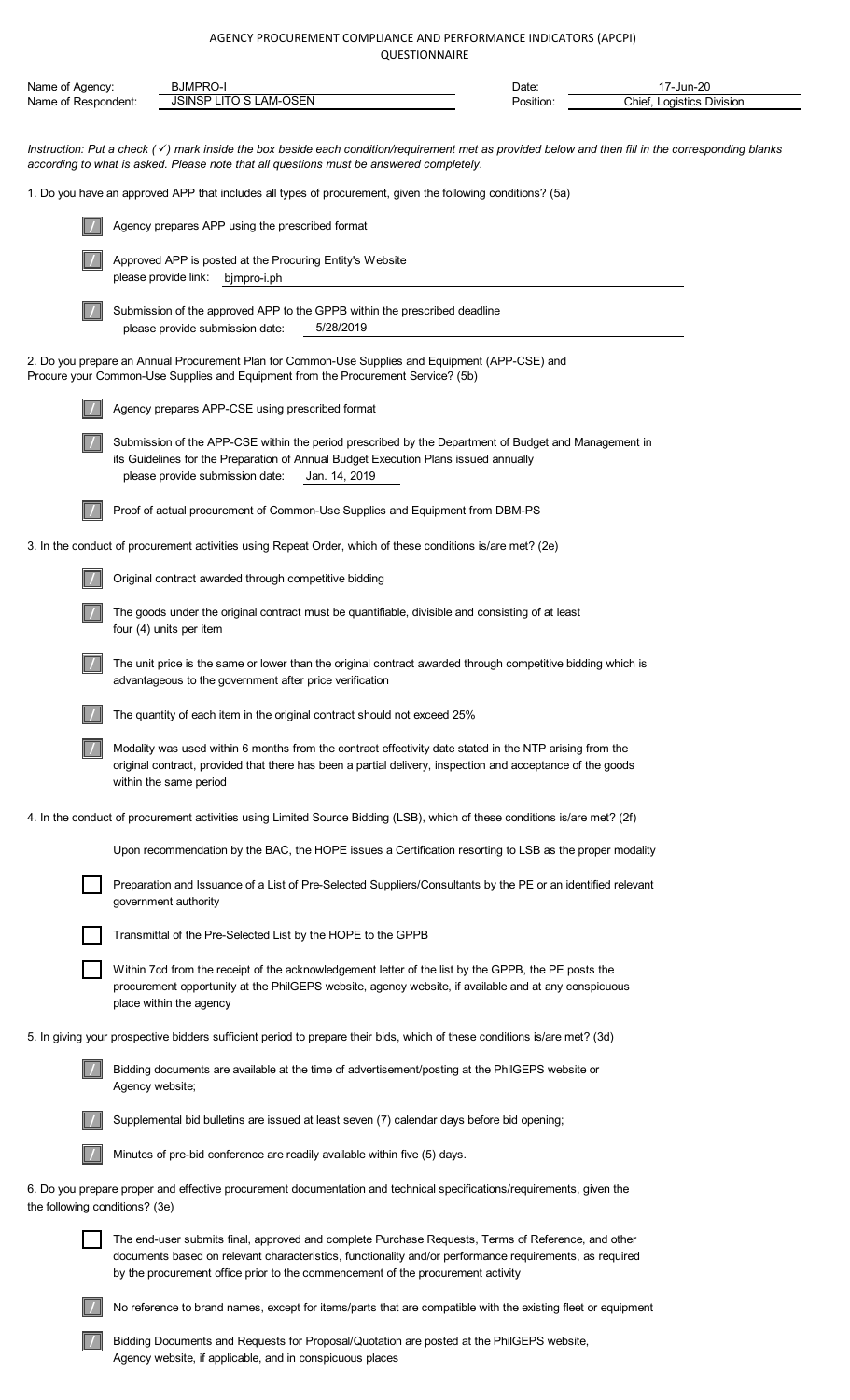# AGENCY PROCUREMENT COMPLIANCE AND PERFORMANCE INDICATORS (APCPI) QUESTIONNAIRE

7. In creating your BAC and BAC Secretariat which of these conditions is/are present?

For BAC: (4a)

| ги DAU. (4d)              |                                                                                |                                                                                                                 |
|---------------------------|--------------------------------------------------------------------------------|-----------------------------------------------------------------------------------------------------------------|
|                           |                                                                                |                                                                                                                 |
|                           | Office Order creating the Bids and Awards Committee                            |                                                                                                                 |
|                           | please provide Office Order No.:                                               | 2018-643                                                                                                        |
|                           |                                                                                |                                                                                                                 |
|                           | There are at least five (5) members of the BAC                                 |                                                                                                                 |
|                           | please provide members and their respective training dates:                    |                                                                                                                 |
|                           | Name/s                                                                         | Date of RA 9184-related training                                                                                |
|                           | A. JSSUPT FLORANTE D NISPEROS                                                  | w/in the year 2013-2014                                                                                         |
|                           | B. JSUPT KENNETH A BID-ING                                                     | 02/13-15/2017                                                                                                   |
|                           | C. JSINSP ROWENA R ANTOLIN                                                     |                                                                                                                 |
|                           |                                                                                | 02/13-15/2017                                                                                                   |
|                           | D. JSINSP FREDERICK L PANG-AG                                                  | 02/13-15/2017                                                                                                   |
|                           | E. JCINSP CONDRALYN T ALFONSO                                                  | 02/13-15/2017                                                                                                   |
| F.                        |                                                                                |                                                                                                                 |
| G.                        |                                                                                |                                                                                                                 |
|                           |                                                                                |                                                                                                                 |
|                           | Members of BAC meet qualifications                                             |                                                                                                                 |
|                           | Majority of the members of BAC are trained on R.A. 9184                        |                                                                                                                 |
| For BAC Secretariat: (4b) |                                                                                |                                                                                                                 |
|                           |                                                                                |                                                                                                                 |
|                           |                                                                                | Office Order creating of Bids and Awards Committee Secretariat or designing Procurement Unit to                 |
|                           | act as BAC Secretariat                                                         |                                                                                                                 |
|                           | please provide Office Order No.:                                               | 2018-643                                                                                                        |
|                           |                                                                                |                                                                                                                 |
|                           | The Head of the BAC Secretariat meets the minimum qualifications               |                                                                                                                 |
|                           | please provide name of BAC Sec Head:                                           | <b>JSINSP LITO S LAM-OSEN</b>                                                                                   |
|                           |                                                                                |                                                                                                                 |
|                           |                                                                                |                                                                                                                 |
|                           | Majority of the members of BAC Secretariat are trained on R.A. 9184            |                                                                                                                 |
|                           | please provide training date:                                                  | 02/13-15/2017                                                                                                   |
|                           |                                                                                |                                                                                                                 |
|                           | 8. Have you conducted any procurement activities on any of the following? (5c) |                                                                                                                 |
|                           | If YES, please mark at least one (1) then, answer the question below.          |                                                                                                                 |
|                           |                                                                                |                                                                                                                 |
|                           | Computer Monitors, Desktop                                                     | Paints and Varnishes                                                                                            |
|                           | <b>Computers and Laptops</b>                                                   |                                                                                                                 |
|                           |                                                                                | Food and Catering Services                                                                                      |
|                           | Air Conditioners                                                               |                                                                                                                 |
|                           |                                                                                | Training Facilities / Hotels / Venues                                                                           |
|                           |                                                                                |                                                                                                                 |
|                           | Vehicles                                                                       |                                                                                                                 |
|                           |                                                                                | <b>Toilets and Urinals</b>                                                                                      |
|                           | <b>Fridges and Freezers</b>                                                    |                                                                                                                 |
|                           |                                                                                | Textiles / Uniforms and Work Clothes                                                                            |
|                           | Copiers                                                                        |                                                                                                                 |
|                           |                                                                                |                                                                                                                 |
|                           |                                                                                | Do you use green technical specifications for the procurement activity/ies of the non-CSE item/s?               |
|                           |                                                                                |                                                                                                                 |
|                           | Yes                                                                            | No                                                                                                              |
|                           |                                                                                |                                                                                                                 |
|                           |                                                                                |                                                                                                                 |
|                           | these conditions is/are met? (7a)                                              | 9. In determining whether you provide up-to-date procurement information easily accessible at no cost, which of |
|                           |                                                                                |                                                                                                                 |
|                           |                                                                                |                                                                                                                 |
|                           | Agency has a working website                                                   |                                                                                                                 |
|                           | please provide link:<br>bjmpro-i.ph                                            |                                                                                                                 |
|                           |                                                                                |                                                                                                                 |
|                           | Procurement information is up-to-date                                          |                                                                                                                 |
|                           |                                                                                |                                                                                                                 |
|                           | Information is easily accessible at no cost                                    |                                                                                                                 |
|                           |                                                                                |                                                                                                                 |
|                           |                                                                                | 10. In complying with the preparation, posting and submission of your agency's Procurement Monitoring Report,   |
|                           | which of these conditions is/are met? (7b)                                     |                                                                                                                 |
|                           |                                                                                |                                                                                                                 |
|                           | Agency prepares the PMRs                                                       |                                                                                                                 |
|                           |                                                                                |                                                                                                                 |
|                           |                                                                                |                                                                                                                 |
|                           | PMRs are promptly submitted to the GPPB                                        |                                                                                                                 |
|                           | please provide submission dates:                                               | 1st Sem - 7/14/2019 2nd Sem -<br>1/14/2020                                                                      |
|                           |                                                                                |                                                                                                                 |
|                           | PMRs are posted in the agency website                                          |                                                                                                                 |
|                           | please provide link:<br>bjmpro-i.ph                                            |                                                                                                                 |
|                           |                                                                                |                                                                                                                 |
|                           |                                                                                |                                                                                                                 |

/ PMRs are prepared using the prescribed format

11. In planning of procurement activities to achieve desired contract outcomes and objectives within the target/allotted timeframe,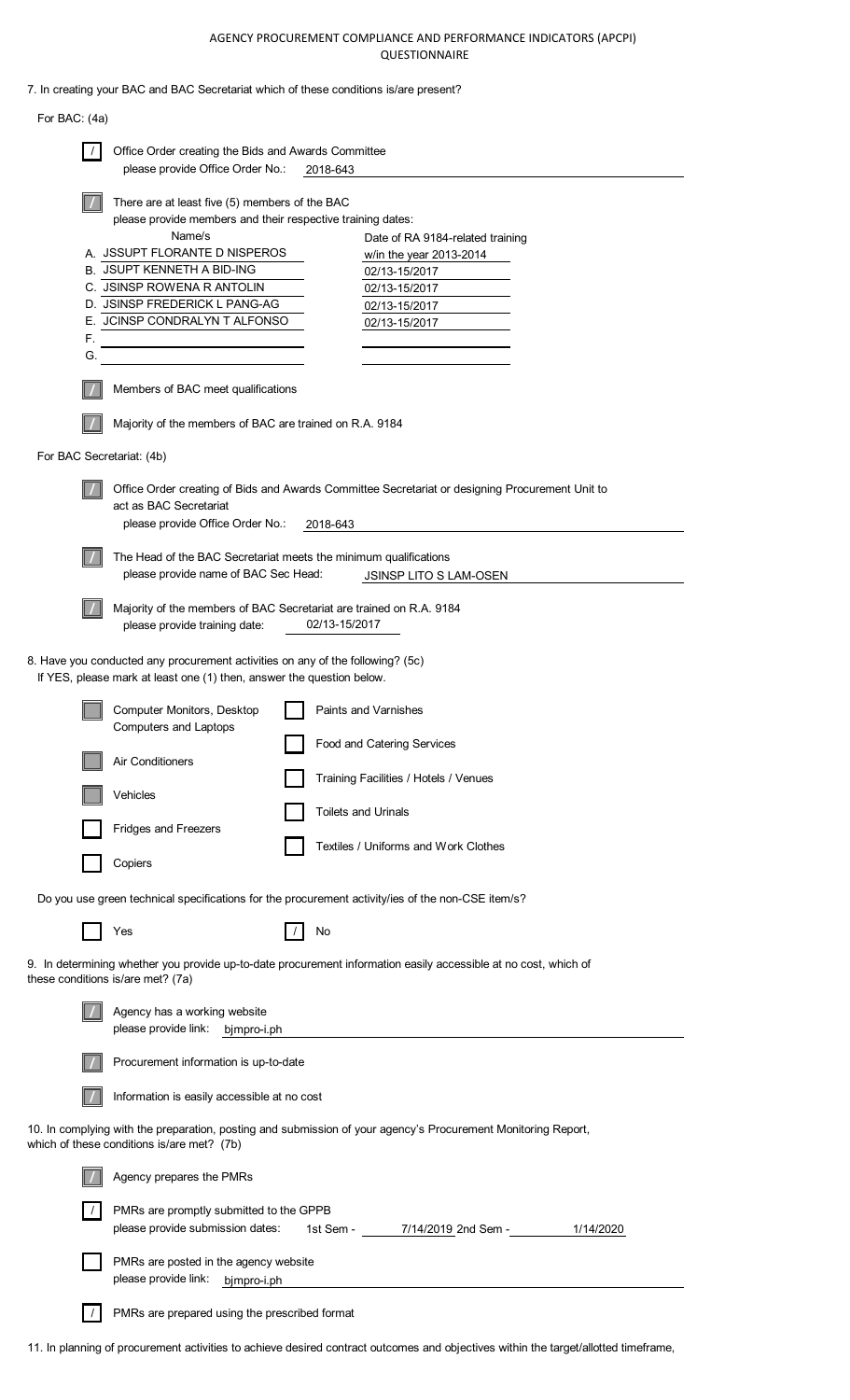| AGENCY PROCUREMENT COMPLIANCE AND PERFORMANCE INDICATORS (APCPI) |           |  |  |
|------------------------------------------------------------------|-----------|--|--|
|                                                                  | $\bigcap$ |  |  |

| QUESTIONNAIRE                                                                                                                                                               |
|-----------------------------------------------------------------------------------------------------------------------------------------------------------------------------|
| which of these conditions is/are met? (8c)                                                                                                                                  |
| There is an established procedure for needs analysis and/or market research                                                                                                 |
| There is a system to monitor timely delivery of goods, works, and consulting services                                                                                       |
| Agency complies with the thresholds prescribed for amendment to order, variation orders, and contract extensions,<br>if any, in competitively bid contracts                 |
| 12. In evaluating the performance of your procurement personnel, which of these conditions is/are present? (10a)                                                            |
| Personnel roles, duties and responsibilities involving procurement are included in their individual performance<br>commitment/s                                             |
| Procuring entity communicates standards of evaluation to procurement personnel                                                                                              |
| Procuring entity and procurement personnel acts on the results and takes corresponding action                                                                               |
| 13. Which of the following procurement personnel have participated in any procurement training and/or professionalization program<br>within the past three (3) years? (10b) |
| Date of most recent training:<br>03/12-15/'19                                                                                                                               |
| Head of Procuring Entity (HOPE)                                                                                                                                             |
| Bids and Awards Committee (BAC)                                                                                                                                             |
| BAC Secretariat/ Procurement/ Supply Unit                                                                                                                                   |
| <b>BAC Technical Working Group</b>                                                                                                                                          |
| End-user Unit/s                                                                                                                                                             |

/ Other staff

14. Which of the following is/are practised in order to ensure the private sector access to the procurement opportunities of the procuring entity? (10c)

Forum, dialogues, meetings and the like (apart from pre-bid conferences) are conducted for all prospective bidders at least once a year

/ The PE promptly responds to all interested prospective bidders' inquiries and concerns, with available facilities and various communication channels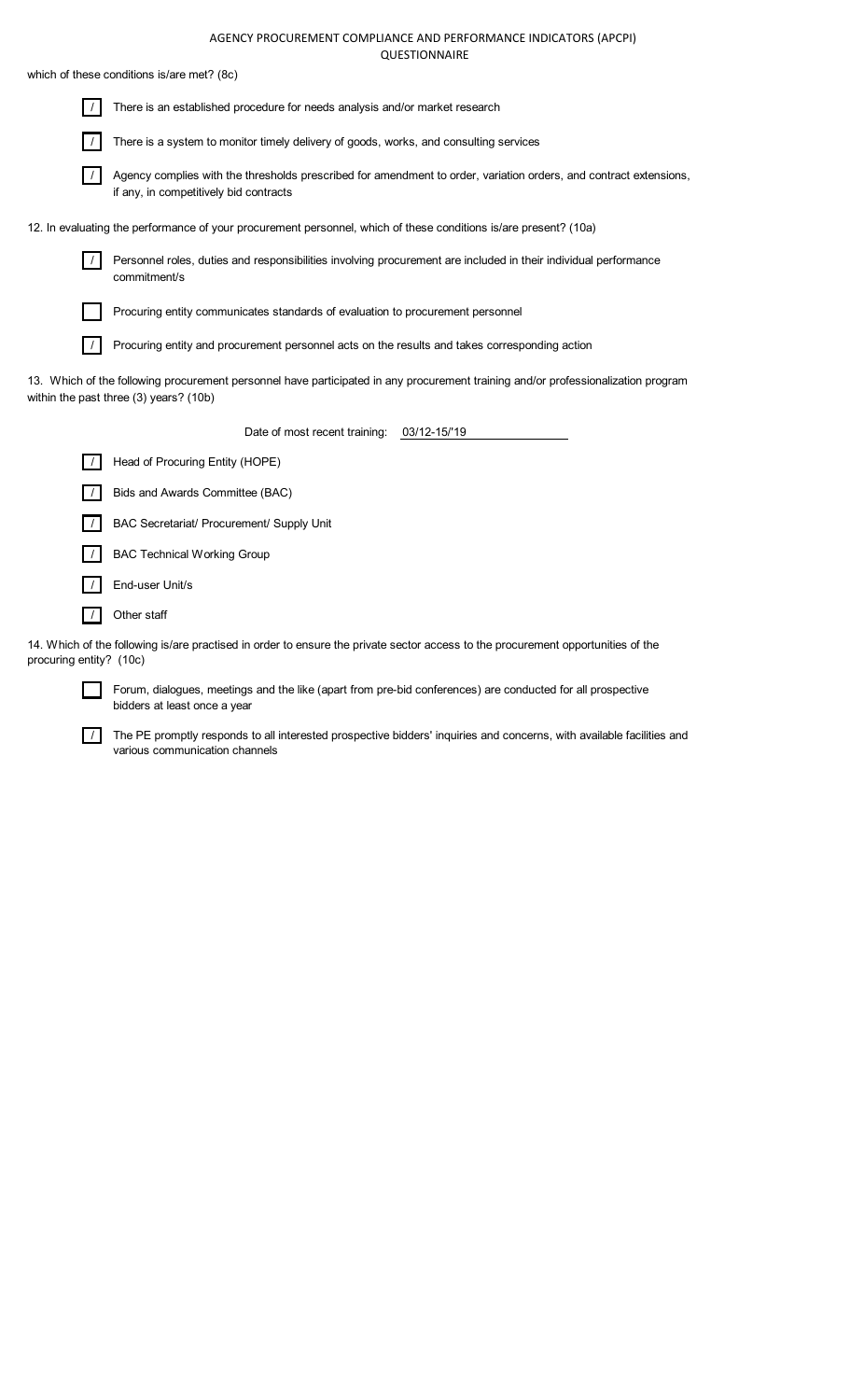| AGENCY PROCUREMENT COMPLIANCE AND PERFORMANCE INDICATORS (APCPI) |
|------------------------------------------------------------------|
| QUESTIONNAIRE                                                    |

| 15. In determining whether the BAC Secretariat has a system for keeping and maintaining procurement records,<br>which of these conditions is/are present? (11a)                                                                                                                                                                            |
|--------------------------------------------------------------------------------------------------------------------------------------------------------------------------------------------------------------------------------------------------------------------------------------------------------------------------------------------|
| There is a list of procurement related documents that are maintained for a period of at least five<br>years                                                                                                                                                                                                                                |
| The documents are kept in a duly designated and secure location with hard copies kept in appropriate<br>filing cabinets and electronic copies in dedicated computers                                                                                                                                                                       |
| The documents are properly filed, segregated, easy to retrieve and accessible to authorized users and<br>audit personnel                                                                                                                                                                                                                   |
| 16. In determining whether the Implementing Units has a system for keeping and maintaining procurement records,<br>which of these conditions is/are present? (11b)                                                                                                                                                                         |
| There is a list of contract management related documents that are maintained for a period of at least<br>five years                                                                                                                                                                                                                        |
| The documents are kept in a duly designated and secure location with hard copies kept in appropriate<br>filing cabinets and electronic copies in dedicated computers                                                                                                                                                                       |
| The documents are properly filed, segregated, easy to retrieve and accessible to authorized users and<br>audit personnel                                                                                                                                                                                                                   |
| 17. In determining if the agency has defined procedures or standards for quality control, acceptance and inspection<br>of goods, works and services, which of these conditions is/are present? (12a)                                                                                                                                       |
| Agency has written procedures for quality control, acceptance and inspection of goods, services and works                                                                                                                                                                                                                                  |
| Have you procured Infrastructure projects through any mode of procurement for the past year?                                                                                                                                                                                                                                               |
| No<br>Yes                                                                                                                                                                                                                                                                                                                                  |
| If YES, please answer the following:                                                                                                                                                                                                                                                                                                       |
| Supervision of civil works is carried out by qualified construction supervisors<br>Name of Civil Works Supervisor:<br>JINSP ERWIN D LAGMAY                                                                                                                                                                                                 |
| Agency implements CPES for its works projects and uses results to check contractors' qualifications<br>(applicable for works only)<br>Name of CPES Evaluator:                                                                                                                                                                              |
|                                                                                                                                                                                                                                                                                                                                            |
| 18. How long will it take for your agency to release the final payment to your supplier/service provider or contractor/consultant,once<br>before 30<br>documents are complete? (12b)<br>days                                                                                                                                               |
| 19. When inviting Observers for the following procurement activities, which of these conditions is/are met? (13a)<br>A. Eligibility Checking (For Consulting Services Only)<br>B. Shortlisting (For Consulting Services Only)<br>C. Pre-bid conference<br>D. Preliminary examination of bids<br>E. Bid evaluation<br>F. Post-qualification |
| Observers are invited to attend stages of procurement as prescribed in the IRR                                                                                                                                                                                                                                                             |
| Observers are allowed access to and be provided documents, free of charge, as stated in the IRR                                                                                                                                                                                                                                            |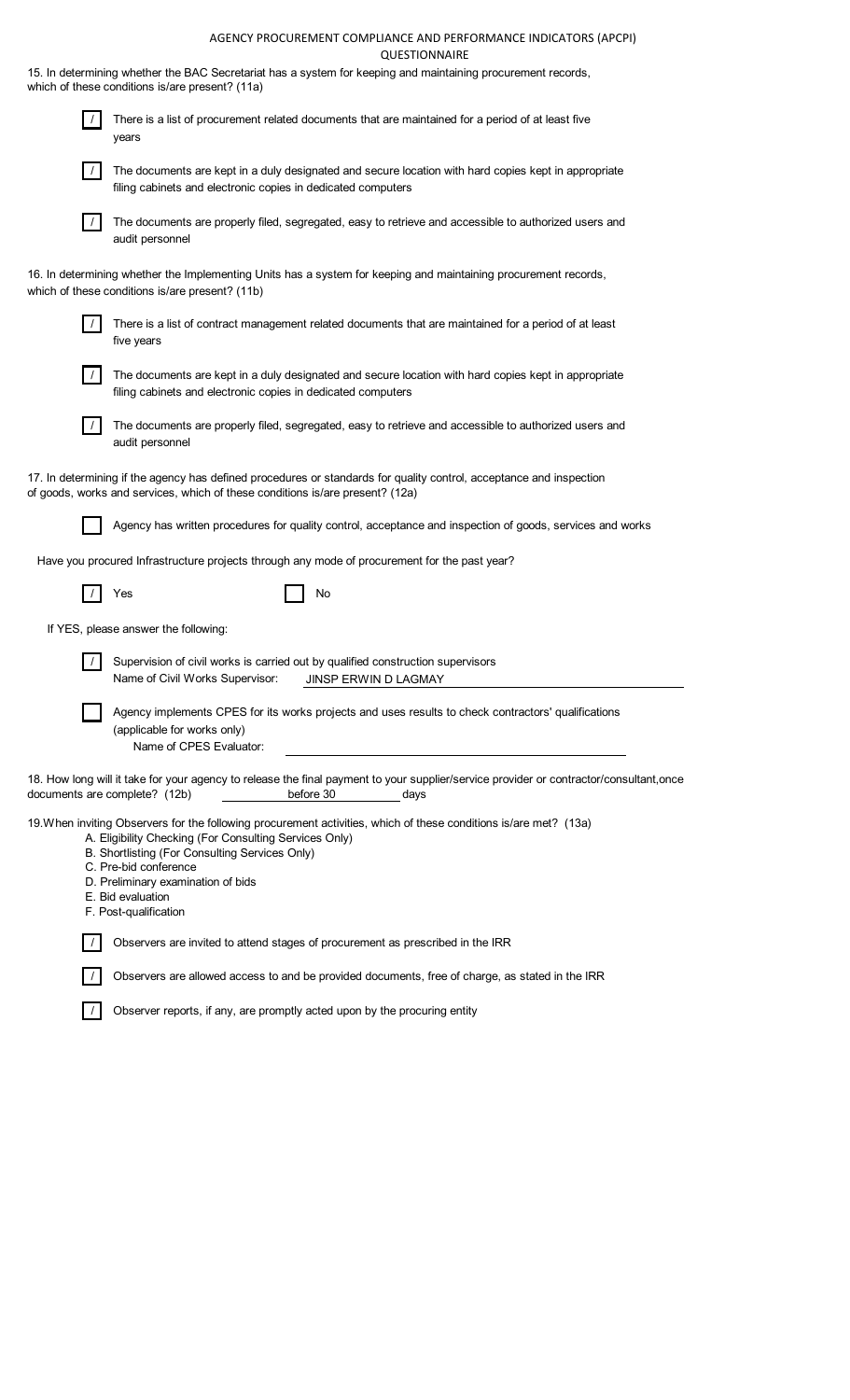### AGENCY PROCUREMENT COMPLIANCE AND PERFORMANCE INDICATORS (APCPI) QUESTIONNAIRE

20. In creating and operating your Internal Audit Unit (IAU) that performs specialized procurement audits, which set of conditions were present? (14a)

|                                  | Creation of Internal Audit Unit (IAU) in the agency<br>Agency Order/DBM Approval of IAU position/s:                                                                                                      |
|----------------------------------|----------------------------------------------------------------------------------------------------------------------------------------------------------------------------------------------------------|
|                                  | Conduct of audit of procurement processes and transactions by the IAU within the last three years                                                                                                        |
|                                  | Internal audit recommendations on procurement-related matters are implemented within 6 months of the submission<br>of the internal auditor's report                                                      |
| report? (14b)                    | 21. Are COA recommendations responded to or implemented within six months of the submission of the auditors'                                                                                             |
|                                  | Yes (percentage of COA recommendations responded to or implemented within six months)<br>%                                                                                                               |
|                                  | No procurement related recommendations received                                                                                                                                                          |
|                                  | 22. In determining whether the Procuring Entity has an efficient procurement complaints system and has the capacity<br>to comply with procedural requirements, which of conditions is/are present? (15a) |
|                                  | The HOPE resolved Protests within seven (7) calendar days per Section 55 of the IRR                                                                                                                      |
|                                  | The BAC resolved Requests for Reconsideration within seven (7) calendar days per Section 55 of the IRR                                                                                                   |
|                                  | Procuring entity acts upon and adopts specific measures to address procurement-related complaints,<br>referrals, subpoenas by the Omb, COA, GPPB or any quasi-judicial/quasi-administrative body         |
| conditions is/are present? (16a) | 23. In determining whether agency has a specific anti-corruption program/s related to procurement, which of these                                                                                        |
|                                  | Agency has a specific office responsible for the implementation of good governance programs                                                                                                              |
|                                  | Agency implements a specific good governance program including anti-corruption and integrity development                                                                                                 |

/ Agency implements specific policies and procedures in place for detection and prevention of corruption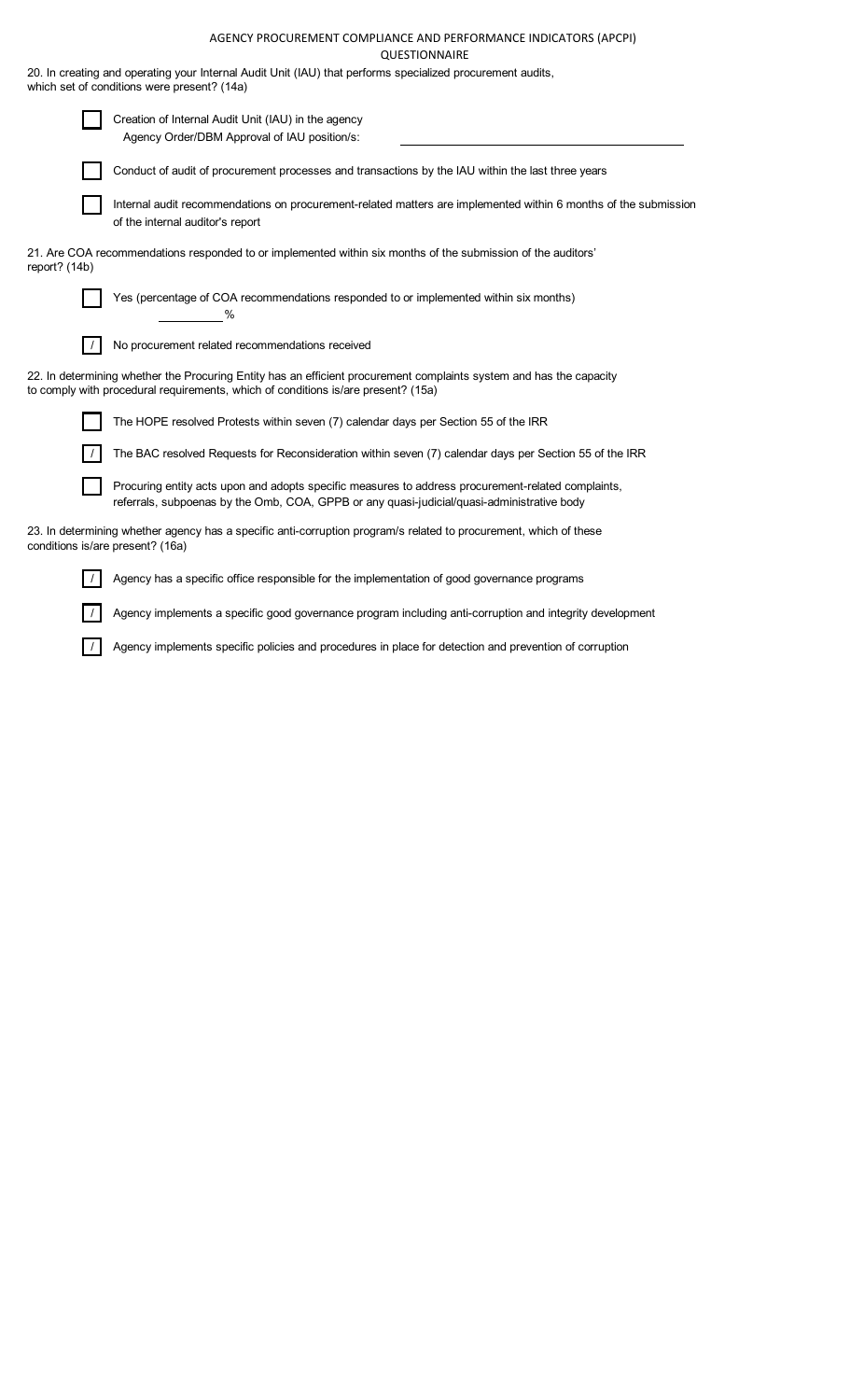|                         | <b>ANNEX C</b><br><b>APCPI Revised Scoring and Rating System</b>                                                                                                                                     |                               |                              |                                 | <b>Back to</b>                   |
|-------------------------|------------------------------------------------------------------------------------------------------------------------------------------------------------------------------------------------------|-------------------------------|------------------------------|---------------------------------|----------------------------------|
|                         | <b>No. Assessment Conditions</b>                                                                                                                                                                     | Poor/Not Compliant (0)        | Acceptable (1)               | Satisfactory (2)                | Very Satisfactory/Compliant (3)  |
|                         |                                                                                                                                                                                                      | $\Omega$                      |                              |                                 |                                  |
|                         | PILLAR I. LEGISLATIVE AND REGULATORY FRAMEWORK<br>Indicator 1. Competitive Bidding as Default Method of Procurement                                                                                  |                               |                              |                                 |                                  |
| $\mathbf{1}$            | Percentage of competitive bidding and limited source bidding contracts<br>in terms of amount of total procurement<br>Percentage of competitive bidding and limited source bidding contracts          | <b>Below 70.00%</b>           | Between 70.00-80.99%         | Between 81.00-90.99%            | Between 91.00-100%               |
| $\mathbf 2$             | in terms of volume of total procurement                                                                                                                                                              | <b>Below 20.00%</b>           | Between 20.00-39.99%         | Between 40.00-50.00%            | Above 50.00%                     |
|                         | Indicator 2. Limited Use of Alternative Methods of Procurement                                                                                                                                       |                               |                              |                                 |                                  |
| $\overline{\mathbf{3}}$ | Percentage of shopping contracts in terms of amount of total<br>procurement                                                                                                                          | Above 7.00%                   | Between 6.00-7.00 %          | Between 4.00-5.99 %             | <b>Below 4.00%</b>               |
| $\overline{4}$          | Percentage of negotiated contracts in terms of amount of total<br>procurement<br>Percentage of direct contracting in terms of amount of total                                                        | Above 15,00%                  | Between 11.00 - 15.00%       | Between 6.00-10.99%             | Below 6.00%                      |
| 5                       | procurement<br>Percentage of repeat order contracts in terms of amount of total                                                                                                                      | Above 4.00%                   | Between 3.00-4.00%           | Between 1.00-2.99%              | Below 1.00%                      |
| 6<br>$\overline{7}$     | procurement<br>Compliance with Repeat Order procedures                                                                                                                                               | Above 4.00%<br>Not Compliant  | Between 3.00-4.00%           | Between 1.00-2.99%              | <b>Below 1.00%</b><br>Compliant  |
|                         | 8 Compliance with Limited Source Bidding procedures                                                                                                                                                  | Not Compliant                 |                              |                                 | Compliant                        |
| 9                       | <b>Indicator 3. Competitiveness of the Bidding Process</b><br>Average number of entities who acquired bidding documents                                                                              | Below 3.00                    | 3.00-3.99                    | 4.00-5.99                       | 6.00 and above                   |
|                         | 10 Average number of bidders who submitted bids<br>11 Average number of bidders who passed eligibility stage                                                                                         | Below 2.00<br>Below 1.00      | 2.00-2.99<br>$1.00 - 1.99$   | $3.00 - 4.99$<br>2.00-2.99      | 5.00 and above<br>3.00 and above |
|                         | 12 Sufficiency of period to prepare bids                                                                                                                                                             | Not Compliant                 | Partially Compliant          | <b>Substantially Compliant</b>  | <b>Fully Compliant</b>           |
| 13                      | Use of proper and effective procurement documentation and technical<br>specifications/requirements                                                                                                   | Not Compliant                 | Partially Compliant          | <b>Substantially Compliant</b>  | <b>Fully Compliant</b>           |
|                         |                                                                                                                                                                                                      |                               |                              |                                 |                                  |
|                         | PILLAR II. AGENCY INSTITUTIONAL FRAMEWORK AND MANAGEMENT CAPACITY<br><b>Indicator 4. Presence of Procurement Organizations</b>                                                                       |                               |                              |                                 |                                  |
|                         | 14 Creation of Bids and Awards Committee(s)                                                                                                                                                          | Not Compliant                 | Partially Compliant          | <b>Substantially Compliant</b>  | <b>Fully Compliant</b>           |
|                         | 15 Presence of a BAC Secretariat or Procurement Unit                                                                                                                                                 | Not Compliant                 | Partially Compliant          | <b>Substantially Compliant</b>  | <b>Fully Compliant</b>           |
|                         | <b>Indicator 5. Procurement Planning and Implementation</b>                                                                                                                                          |                               |                              |                                 |                                  |
|                         | 16 An approved APP that includes all types of procurement<br>Preparation of Annual Procurement Plan for Common-Use Supplies                                                                          | Not Compliant                 |                              |                                 | Compliant                        |
| 17                      | and Equipment (APP-CSE) and Procurement of Common-Use Supplies<br>and Equipment from the Procurement Service                                                                                         | Not Compliant                 | <b>Partially Compliant</b>   | <b>Substantially Compliant</b>  | <b>Fully Compliant</b>           |
| 18                      | Existing Green Specifications for GPPB-identified non-CSE items are<br>adopted                                                                                                                       | Not Compliant                 |                              |                                 | Compliant                        |
|                         |                                                                                                                                                                                                      |                               |                              |                                 |                                  |
| 19                      | Indicator 6. Use of Government Electronic Procurement System<br>Percentage of bid opportunities posted by the PhilGEPS-registered                                                                    | Below 70.99%                  | Between 71.00-80.99%         | Between 81.00-90.99%            | Above 91.00%                     |
| 20                      | Agency<br>Percentage of contract award information posted by the PhilGEPS-                                                                                                                           | Below 20.00%                  | Between 20.00-50.99%         | Between 51.00-80.00%            | Above 80.00%                     |
| 21                      | registered Agency<br>Percentage of contract awards procured through alternative methods                                                                                                              | Below 20,00%                  | Between 20.00 - 50.99%       | Between 51.00-80.00%            | Above 80,00%                     |
|                         | posted by the PhilGEPS-registered Agency                                                                                                                                                             |                               |                              |                                 |                                  |
| 22                      | Indicator 7. System for Disseminating and Monitoring Procurement Information<br>Presence of website that provides up-to-date procurement information                                                 | Not Compliant                 | Partially Compliant          | <b>Substantially Compliant</b>  | <b>Fully Compliant</b>           |
|                         | easily accessible at no cost<br>Preparation of Procurement Monitoring Reports using the GPPB-                                                                                                        |                               |                              |                                 |                                  |
| 23                      | prescribed format, submission to the GPPB, and posting in agency<br>website                                                                                                                          | Not Compliant                 | Partially Compliant          | <b>Substantially Compliant</b>  | <b>Fully Compliant</b>           |
|                         |                                                                                                                                                                                                      |                               |                              |                                 |                                  |
|                         | PILLAR III. PROCUREMENT OPERATIONS AND MARKET PRACTICES<br>Indicator 8. Efficiency of Procurement Processes                                                                                          |                               |                              |                                 |                                  |
| 24                      | Percentage of total amount of contracts signed within the assessment<br>year against total amount in the approved APPs                                                                               | Below 40.00% or above 100.00% | Between 40.00- 60.99%        | Between 61.00% -80.00%          | Above 80.00%                     |
| 25                      | Percentage of total number of contracts signed against total number of<br>procurement projects done through competitive bidding<br>Planned procurement activities achieved desired contract outcomes | Below 90.00%                  | Between 90.00-92.99%         | Between 93.00-95.00%            | Above 95.00%                     |
| 26                      | and objectives within the target/allotted timeframe                                                                                                                                                  | Not Compliant                 | Partially Compliant          | <b>Substantially Compliant</b>  | <b>Fully Compliant</b>           |
|                         | Indicator 9. Compliance with Procurement Timeframes<br>Percentage of contracts awarded within prescribed period of action to                                                                         |                               |                              |                                 |                                  |
| 27                      | procure goods<br>Percentage of contracts awarded within prescribed period of action to                                                                                                               | Below 90.00%                  | Between 90.00 to 95.99%      | Between 96.00 to 99.99%         | 100%                             |
| 28                      | procure infrastructure projects<br>Percentage of contracts awarded within prescribed period of action to                                                                                             | Below 90.00%                  | Between 90.00 to 95.99%      | Between 96.00 to 99.99%         | 100%                             |
| 29                      | procure consulting services                                                                                                                                                                          | Below 90.00%                  | Between 90.00 to 95.99%      | Between 96.00 to 99.99%         | 100%                             |
|                         | Indicator 10. Capacity Building for Government Personnel and Priva<br>There is a system within the procuring entity to evaluate the                                                                  |                               |                              |                                 |                                  |
| 30                      | performance of procurement personnel on a regular basis<br>Percentage of participation of procurement staff in procurement                                                                           | Not Compliant                 | <b>Partially Compliant</b>   | <b>Substantially Compliant</b>  | <b>Fully Compliant</b>           |
| 31                      | training and/or professionalization progran                                                                                                                                                          | Less than 60.00% Trained      | Between 60.00-75.99% Trained | Between 76-90% of staff trained | Between 91.00-100% Trained       |
| 32                      | The procuring entity has open dialogue with private sector and ensures<br>access to the procurement opportunities of the procuring entity                                                            | Not Compliant                 |                              |                                 | Compliant                        |
|                         | Indicator 11. Management of Procurement and Contract Management Records                                                                                                                              |                               |                              |                                 |                                  |
| 33                      | The BAC Secretariat has a system for keeping and maintaining<br>procurement records                                                                                                                  | Not Compliant                 | <b>Partially Compliant</b>   | <b>Substantially Compliant</b>  | <b>Fully Compliant</b>           |
| 34                      | Implementing Units has and is implementing a system for keeping and<br>maintaining complete and easily retrievable contract management                                                               | Not Compliant                 | Partially Compliant          | <b>Substantially Compliant</b>  | <b>Fully Compliant</b>           |
|                         | ecord                                                                                                                                                                                                |                               |                              |                                 |                                  |
|                         | <b>Indicator 12. Contract Management Procedures</b><br>Agency has defined procedures or standards in such areas as quality                                                                           |                               |                              |                                 |                                  |
| 35                      | control, acceptance and inspection, supervision of works and<br>evaluation of contractors' performance                                                                                               | Not Compliant                 | <b>Partially Compliant</b>   | <b>Substantially Compliant</b>  | <b>Fully Compliant</b>           |
|                         | Timely Payment of Procurement Contracts                                                                                                                                                              | After 45 days                 | Between 38-45 days           | Between 31-37 days              | On or before 30 days             |
|                         | PILLAR IV. INTEGRITY AND TRANSPARENCY OF AGENCY PROCUREMENT SYSTEM                                                                                                                                   |                               |                              |                                 |                                  |
|                         | Indicator 13. Observer Participation in Public Bidding<br>Observers are invited to attend stages of procurement as prescribed in                                                                     |                               |                              |                                 |                                  |
| 37                      | the IRR                                                                                                                                                                                              | Not Compliant                 | Partially Compliant          | <b>Substantially Compliant</b>  | <b>Fully Compliant</b>           |
|                         | Indicator 14. Internal and External Audit of Procurement Activities<br>Creation and operation of Internal Audit Unit (IAU) that performs                                                             |                               |                              |                                 |                                  |
| 38                      | specialized procurement audits                                                                                                                                                                       | Not Compliant                 | <b>Partially Compliant</b>   | <b>Substantially Compliant</b>  | <b>Fully Compliant</b>           |
| 39                      | Audit Reports on procurement related transactions                                                                                                                                                    | Below 60% compliance          | Between 61-70.99% compliance | Between 71-89.99% compliance    | Above 90-100% compliance         |
| 40                      | <b>Indicator 15. Capacity to Handle Procurement Related Complaints</b><br>The Procuring Entity has an efficient procurement complaints system                                                        |                               |                              |                                 |                                  |
|                         | and has the capacity to comply with procedural requirements                                                                                                                                          | Not Compliant                 | <b>Partially Compliant</b>   | <b>Substantially Compliant</b>  | <b>Fully Compliant</b>           |
| 41                      | Indicator 16. Anti-Corruption Programs Related to Procurement<br>Agency has a specific anti-corruption program/s related to procurement                                                              | Not Compliant                 | <b>Partially Compliant</b>   | <b>Substantially Compliant</b>  | <b>Fully Compliant</b>           |
|                         |                                                                                                                                                                                                      |                               |                              |                                 |                                  |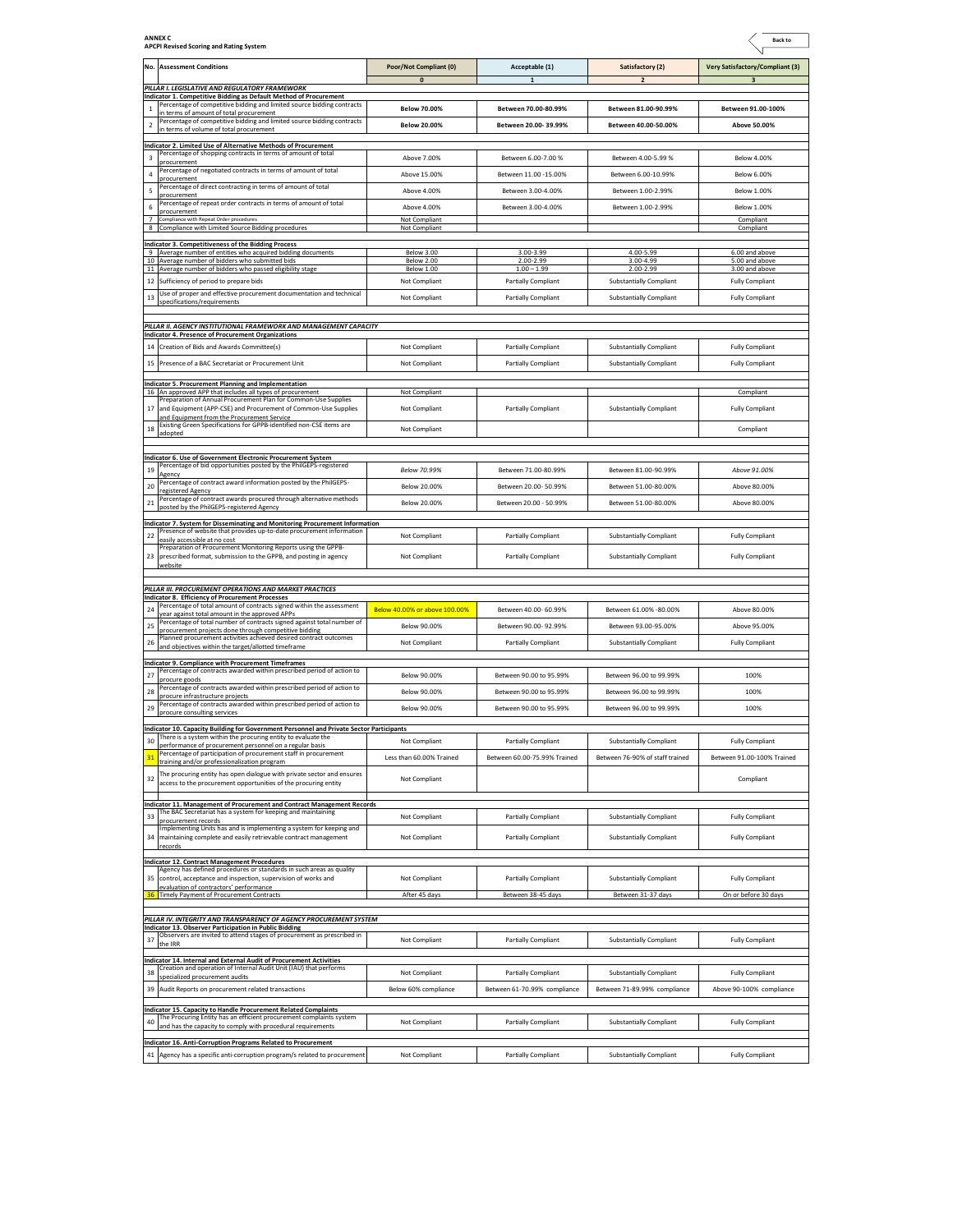## **ANNEX A GOVERNMENT PROCUREMENT POLICY BOARD Agency Procurement Compliance and Performance Indicator (APCPI) Self-Assessment Form**

Name of Agency: Bureau of Jail Management and Penology Regional Office I<br>
Date of Self Assessment: June 17, 2020<br> **Position: Chief, Logistics Division Date of Self Assessment: June 17, 2020** 

| No. | <b>Assessment Conditions</b>                                                                                                                                                             | <b>Agency Score</b>        | <b>APCPI Rating*</b> | Comments/Findings to the<br><b>Indicators and SubIndicators</b> | <b>Supporting Information/Documentation</b><br>(Not to be Included in the Evaluation                            |  |  |  |
|-----|------------------------------------------------------------------------------------------------------------------------------------------------------------------------------------------|----------------------------|----------------------|-----------------------------------------------------------------|-----------------------------------------------------------------------------------------------------------------|--|--|--|
|     | PILLAR I. LEGISLATIVE AND REGULATORY FRAMEWORK                                                                                                                                           |                            |                      |                                                                 |                                                                                                                 |  |  |  |
|     | Indicator 1. Competitive Bidding as Default Method of Procurement                                                                                                                        |                            |                      |                                                                 |                                                                                                                 |  |  |  |
| 1.a | Percentage of competitive bidding and limited source<br>bidding contracts in terms of amount of total procurement                                                                        | 90.43%                     | 2.00                 |                                                                 | <b>PMRs</b>                                                                                                     |  |  |  |
| 1.b | Percentage of competitive bidding and limited source<br>bidding contracts in terms of volume of total procurement                                                                        | 36.00%                     | 1.00                 |                                                                 | <b>PMRs</b>                                                                                                     |  |  |  |
|     | Indicator 2. Limited Use of Alternative Methods of Procurement                                                                                                                           |                            |                      |                                                                 |                                                                                                                 |  |  |  |
|     | Percentage of shopping contracts in terms of amount of                                                                                                                                   |                            |                      |                                                                 |                                                                                                                 |  |  |  |
| 2.a | total procurement<br>Percentage of negotiated contracts in terms of amount of                                                                                                            | 1.45%                      | 3.00                 |                                                                 | <b>PMRs</b>                                                                                                     |  |  |  |
| 2.b | total procurement                                                                                                                                                                        | 4.41%                      | 2.00                 |                                                                 | <b>PMRs</b>                                                                                                     |  |  |  |
| 2.c | Percentage of direct contracting in terms of amount of total<br>procurement                                                                                                              | 3.71%                      | 1.00                 |                                                                 | <b>PMRs</b>                                                                                                     |  |  |  |
| 2.d | Percentage of repeat order contracts in terms of amount of<br>total procurement                                                                                                          | 0.00%                      | 3.00                 |                                                                 | <b>PMRs</b>                                                                                                     |  |  |  |
| 2.e | Compliance with Repeat Order procedures                                                                                                                                                  | n/a                        | n/a                  |                                                                 | Procurement documents relative to<br>conduct of Repeat Order                                                    |  |  |  |
| 2.f | Compliance with Limited Source Bidding procedures                                                                                                                                        | n/a                        | n/a                  |                                                                 | Procurement documents relative to<br>conduct of Limited Source Bidding                                          |  |  |  |
|     |                                                                                                                                                                                          |                            |                      |                                                                 |                                                                                                                 |  |  |  |
|     | Indicator 3. Competitiveness of the Bidding Process                                                                                                                                      |                            |                      |                                                                 |                                                                                                                 |  |  |  |
| 3.a | Average number of entities who acquired bidding<br>documents                                                                                                                             | 1.54                       | 0.00                 |                                                                 | Agency records and/or PhilGEPS records                                                                          |  |  |  |
| 3.b | Average number of bidders who submitted bids                                                                                                                                             | 1.46                       | 0.00                 |                                                                 | Abstract of Bids or other agency records                                                                        |  |  |  |
| 3.c | Average number of bidders who passed eligibility stage                                                                                                                                   | 1.08                       | 1.00                 |                                                                 | Abstract of Bids or other agency records                                                                        |  |  |  |
| 3.d | Sufficiency of period to prepare bids                                                                                                                                                    | Fully<br>Compliant         | 3.00                 |                                                                 | Agency records and/or PhilGEPS records                                                                          |  |  |  |
| 3.e | Use of proper and effective procurement documentation<br>and technical specifications/requirements                                                                                       | Substantially<br>Compliant | 2.00                 |                                                                 | Cost Benefit Analysis, Work Plans,<br>Technical Specifications included in<br>bidding documents                 |  |  |  |
|     |                                                                                                                                                                                          |                            |                      |                                                                 |                                                                                                                 |  |  |  |
|     | PILLAR II. AGENCY INSTITUTIONAL FRAMEWORK AND MANAGEMENT CAPACITY                                                                                                                        | Average I                  | 1.64                 |                                                                 |                                                                                                                 |  |  |  |
|     | Indicator 4. Presence of Procurement Organizations                                                                                                                                       |                            |                      |                                                                 |                                                                                                                 |  |  |  |
| 4.a | Creation of Bids and Awards Committee(s)                                                                                                                                                 | Fully<br>Compliant         | 3.00                 |                                                                 | Verify copy of Order creating BAC;<br>Organizational Chart; and Certification of<br>Training                    |  |  |  |
| 4.b | Presence of a BAC Secretariat or Procurement Unit                                                                                                                                        | Fully<br>Compliant         | 3.00                 |                                                                 | Verify copy of Order creating BAC<br>Secretariat; Organizational Chart; and<br><b>Certification of Training</b> |  |  |  |
|     |                                                                                                                                                                                          |                            |                      |                                                                 |                                                                                                                 |  |  |  |
|     | Indicator 5. Procurement Planning and Implementation                                                                                                                                     |                            |                      |                                                                 |                                                                                                                 |  |  |  |
| 5.a | An approved APP that includes all types of procurement                                                                                                                                   | Compliant                  | 3.00                 |                                                                 | Copy of APP and its supplements (if any)                                                                        |  |  |  |
| 5.b | Preparation of Annual Procurement Plan for Common-Use<br>Supplies and Equipment (APP-CSE) and Procurement of<br>Common-Use Supplies and Equipment from the<br><b>Procurement Service</b> | Fully<br>Compliant         | 3.00                 |                                                                 | APP, APP-CSE, PMR                                                                                               |  |  |  |
| 5.c | Existing Green Specifications for GPPB-identified non-CSE<br>items are adopted                                                                                                           | n/a                        | n/a                  |                                                                 | ITBs and/or RFQs clearly<br>indicate the use of green technical<br>specifications for the procurement activity  |  |  |  |
|     |                                                                                                                                                                                          |                            |                      |                                                                 |                                                                                                                 |  |  |  |
| 6.a | Indicator 6. Use of Government Electronic Procurement System<br>Percentage of bid opportunities posted by the PhilGEPS-                                                                  | 84.78%                     | 2.00                 |                                                                 | Agency records and/or PhilGEPS records                                                                          |  |  |  |
| 6.b | registered Agency<br>Percentage of contract award information posted by the                                                                                                              | 88.89%                     | 3.00                 |                                                                 | Agency records and/or PhilGEPS records                                                                          |  |  |  |
|     | PhilGEPS-registered Agency<br>Percentage of contract awards procured through alternative                                                                                                 |                            |                      |                                                                 |                                                                                                                 |  |  |  |
| 6.c | methods posted by the PhilGEPS-registered Agency                                                                                                                                         | 62.50%                     | 2.00                 |                                                                 | Agency records and/or PhilGEPS records                                                                          |  |  |  |
|     |                                                                                                                                                                                          |                            |                      |                                                                 |                                                                                                                 |  |  |  |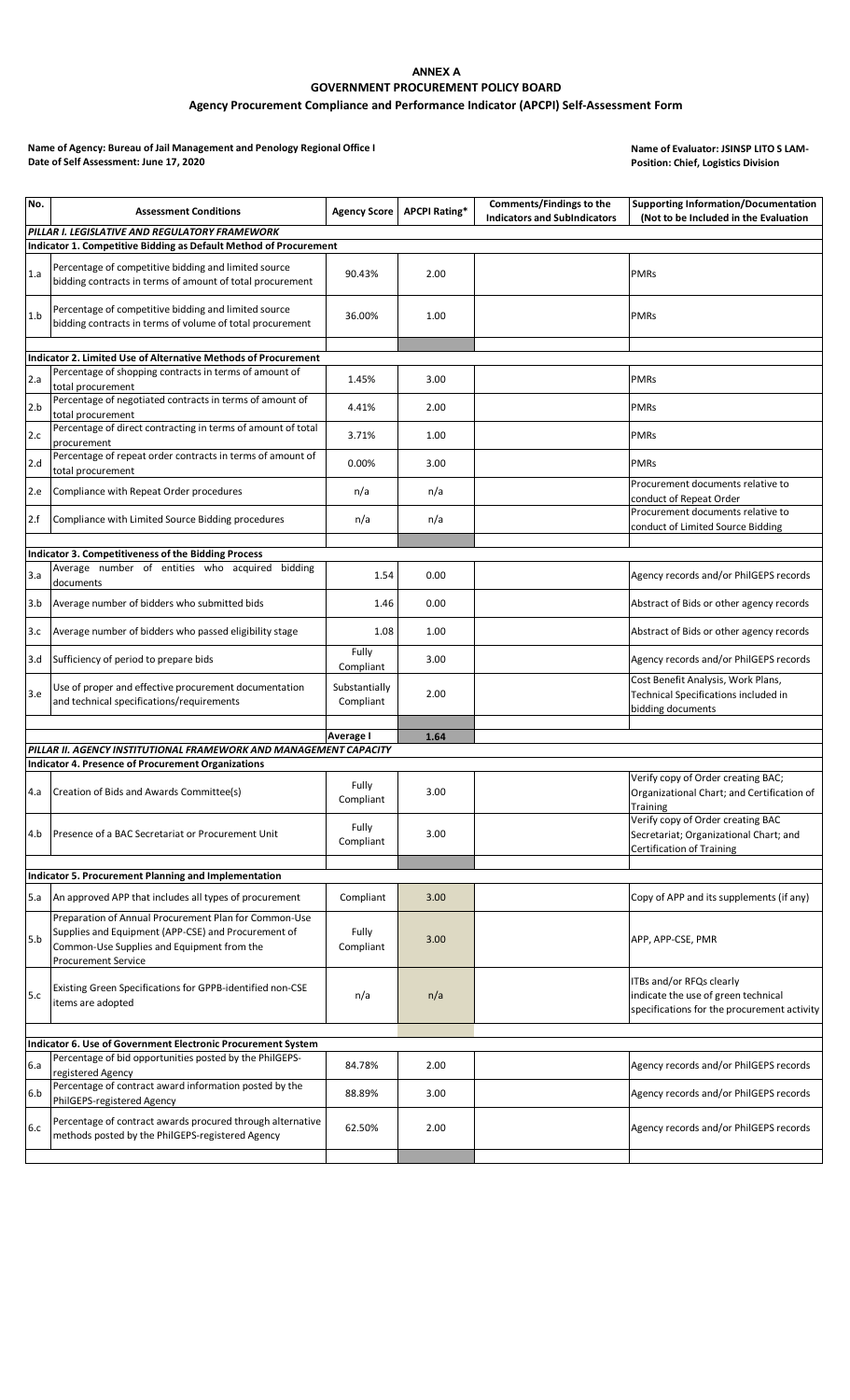## **ANNEX A GOVERNMENT PROCUREMENT POLICY BOARD Agency Procurement Compliance and Performance Indicator (APCPI) Self-Assessment Form**

Name of Agency: Bureau of Jail Management and Penology Regional Office I<br>
Date of Self Assessment: June 17, 2020<br> **Position: Chief, Logistics Division Date of Self Assessment: June 17, 2020** 

| No.  | <b>Assessment Conditions</b>                                                                                                                                                       | <b>Agency Score</b>        | <b>APCPI Rating*</b> | Comments/Findings to the<br><b>Indicators and SubIndicators</b> | <b>Supporting Information/Documentation</b><br>(Not to be Included in the Evaluation                                                                                                                                                         |
|------|------------------------------------------------------------------------------------------------------------------------------------------------------------------------------------|----------------------------|----------------------|-----------------------------------------------------------------|----------------------------------------------------------------------------------------------------------------------------------------------------------------------------------------------------------------------------------------------|
|      | Indicator 7. System for Disseminating and Monitoring Procurement Information                                                                                                       |                            |                      |                                                                 |                                                                                                                                                                                                                                              |
| 7.a  | Presence of website that provides up-to-date procurement<br>information easily accessible at no cost                                                                               | Fully<br>Compliant         | 3.00                 |                                                                 | Identify specific procurement-related<br>portion in the agency website and<br>specific website links                                                                                                                                         |
| 7.b  | Preparation of Procurement Monitoring Reports using the<br>GPPB-prescribed format, submission to the GPPB, and<br>posting in agency website                                        | Fully<br>Compliant         | 3.00                 |                                                                 | Copy of PMR and received copy that it<br>was submitted to GPPB                                                                                                                                                                               |
|      |                                                                                                                                                                                    |                            |                      |                                                                 |                                                                                                                                                                                                                                              |
|      | PILLAR III. PROCUREMENT OPERATIONS AND MARKET PRACTICES                                                                                                                            | Average II                 | 2.78                 |                                                                 |                                                                                                                                                                                                                                              |
|      | Indicator 8. Efficiency of Procurement Processes                                                                                                                                   |                            |                      |                                                                 |                                                                                                                                                                                                                                              |
| 8.a  | Percentage of total amount of contracts signed within the<br>assessment year against total amount in the approved APPs                                                             | 91.76%                     | 3.00                 |                                                                 | APP (including Supplemental<br>amendments, if any) and PMRs                                                                                                                                                                                  |
| 8.b  | Percentage of total number of contracts signed against total<br>number of procurement projects done through competitive<br>bidding                                                 | 75.00%                     | 0.00                 |                                                                 | APP(including Supplemental<br>amendments, if any) and PMRs                                                                                                                                                                                   |
| 8.c  | Planned procurement activities achieved desired contract<br>outcomes and objectives within the target/allotted<br>timeframe                                                        | Fully<br>Compliant         | 3.00                 |                                                                 | Agency Procedures/Systems for the<br>conduct of needs analysis or market<br>research, monitoring of timely delivery of<br>goods, works, or services<br>Contracts with amendments and                                                         |
|      |                                                                                                                                                                                    |                            |                      |                                                                 | variations to order amount to 10% or less                                                                                                                                                                                                    |
|      |                                                                                                                                                                                    |                            |                      |                                                                 |                                                                                                                                                                                                                                              |
|      | <b>Indicator 9. Compliance with Procurement Timeframes</b><br>Percentage of contracts awarded within prescribed period                                                             |                            |                      |                                                                 |                                                                                                                                                                                                                                              |
| 9.a  | of action to procure goods                                                                                                                                                         | 100.00%                    | 3.00                 |                                                                 | <b>PMRs</b>                                                                                                                                                                                                                                  |
| 9.b  | Percentage of contracts awarded within prescribed period<br>of action to procure infrastructure projects                                                                           | 100.00%                    | 3.00                 |                                                                 | <b>PMRs</b>                                                                                                                                                                                                                                  |
| 9.c  | Percentage of contracts awarded within prescribed period<br>of action to procure consulting services                                                                               | n/a                        | n/a                  |                                                                 | <b>PMRs</b>                                                                                                                                                                                                                                  |
|      | Indicator 10. Capacity Building for Government Personnel and Private Sector Participants                                                                                           |                            |                      |                                                                 |                                                                                                                                                                                                                                              |
|      |                                                                                                                                                                                    |                            |                      |                                                                 | Samples of forms used to evaluating                                                                                                                                                                                                          |
| 10.a | There is a system within the procuring entity to evaluate the<br>performance of procurement personnel on a regular basis                                                           | Substantially<br>Compliant | 2.00                 |                                                                 | procurement performance on top of or<br>incorporated within the regular<br>assessment for Procurement Personnel                                                                                                                              |
| 10.b | Percentage of participation of procurement staff in<br>procurement training and/or professionalization program                                                                     | 0.00%                      | 0.00                 |                                                                 | Ask for copies of Office Orders, training<br>modules, list of participants, schedules of<br>actual training conducted                                                                                                                        |
|      | The procuring entity has open dialogue with private sector<br>10.c and ensures access to the procurement opportunities of the<br>procuring entity                                  | Compliant                  | 3.00                 |                                                                 | Ask for copies of documentation of<br>activities for bidders                                                                                                                                                                                 |
|      | Indicator 11. Management of Procurement and Contract Management Records                                                                                                            |                            |                      |                                                                 |                                                                                                                                                                                                                                              |
|      |                                                                                                                                                                                    |                            |                      |                                                                 |                                                                                                                                                                                                                                              |
| 11.a | The BAC Secretariat has a system for keeping and<br>maintaining procurement records                                                                                                | Fully<br>Compliant         | 3.00                 |                                                                 | Verify actual procurement records and<br>time it took to retrieve records (should be<br>no more than two hours)<br>Refer to Section 4.1 of User's Manual for<br>list of procurement-related documents<br>for record-keeping and maintenance. |
|      | Implementing Units has and is implementing a system for<br>11.b keeping and maintaining complete and easily retrievable<br>contract management records                             | <b>Fully</b><br>Compliant  | 3.00                 |                                                                 | Verify actual contract management<br>records and time it took to retrieve<br>records should be no more than two hours                                                                                                                        |
|      | <b>Indicator 12. Contract Management Procedures</b>                                                                                                                                |                            |                      |                                                                 |                                                                                                                                                                                                                                              |
|      | Agency has defined procedures or standards in such areas<br>12.a as quality control, acceptance and inspection, supervision of<br>works and evaluation of contractors' performance | Partially<br>Compliant     | 1.00                 |                                                                 | Verify copies of written procedures for<br>quality control, acceptance and<br>inspection; CPES evaluation formsz                                                                                                                             |
|      | 12.b Timely Payment of Procurement Contracts                                                                                                                                       | After 45 days              | 0.00                 |                                                                 | Ask Finance or Accounting Head of<br>Agency for average period for the release<br>of payments for procurement contracts                                                                                                                      |
|      |                                                                                                                                                                                    |                            |                      |                                                                 |                                                                                                                                                                                                                                              |
|      |                                                                                                                                                                                    | <b>Average III</b>         | 2.00                 |                                                                 |                                                                                                                                                                                                                                              |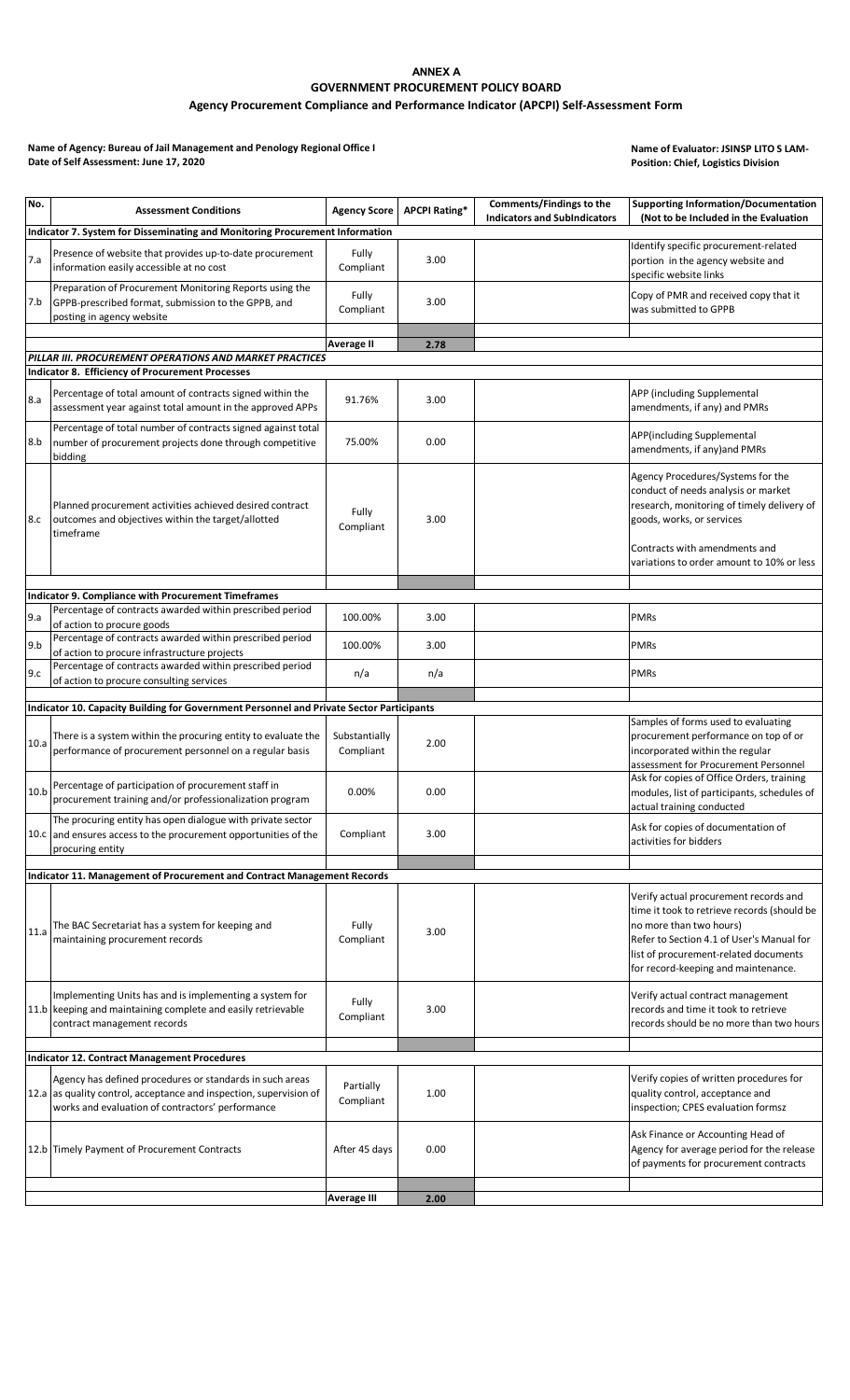## **ANNEX A GOVERNMENT PROCUREMENT POLICY BOARD Agency Procurement Compliance and Performance Indicator (APCPI) Self-Assessment Form**

Name of Agency: Bureau of Jail Management and Penology Regional Office I **Name of Agency** Support of Evaluator: JSINSP LITO S LAM-**Date of Self Assessment: June 17, 2020 Position: Chief, Logistics Division**

| No.  | <b>Assessment Conditions</b>                                                                                                               | <b>Agency Score</b>             | <b>APCPI Rating*</b> | <b>Comments/Findings to the</b><br><b>Indicators and SubIndicators</b> | <b>Supporting Information/Documentation</b><br>(Not to be Included in the Evaluation                                                                                           |
|------|--------------------------------------------------------------------------------------------------------------------------------------------|---------------------------------|----------------------|------------------------------------------------------------------------|--------------------------------------------------------------------------------------------------------------------------------------------------------------------------------|
|      | PILLAR IV. INTEGRITY AND TRANSPARENCY OF AGENCY PROCUREMENT SYSTEM                                                                         |                                 |                      |                                                                        |                                                                                                                                                                                |
|      | Indicator 13. Observer Participation in Public Bidding                                                                                     |                                 |                      |                                                                        |                                                                                                                                                                                |
| 13.a | Observers are invited to attend stages of procurement as<br>prescribed in the IRR                                                          | Fully<br>Compliant              | 3.00                 |                                                                        | Verify copies of Invitation Letters to CSOs<br>and professional associations and COA<br>(List and average number of CSOs and PAs<br>invited shall be noted.)                   |
|      |                                                                                                                                            |                                 |                      |                                                                        |                                                                                                                                                                                |
|      | Indicator 14. Internal and External Audit of Procurement Activities                                                                        |                                 |                      |                                                                        |                                                                                                                                                                                |
| 14.a | Creation and operation of Internal Audit Unit (IAU) that<br>performs specialized procurement audits                                        | Not Compliant                   | 0.00                 |                                                                        | Verify copy of Order or show actual<br>organizational chart showing IAU, auidt<br>reports, action plans and IAU<br>recommendations                                             |
|      | 14.b Audit Reports on procurement related transactions                                                                                     | Above 90-<br>100%<br>compliance | 3.00                 |                                                                        | Verify COA Annual Audit Report on Action<br>on Prior Year's Audit Recommendations                                                                                              |
|      |                                                                                                                                            |                                 |                      |                                                                        |                                                                                                                                                                                |
|      | <b>Indicator 15. Capacity to Handle Procurement Related Complaints</b>                                                                     |                                 |                      |                                                                        |                                                                                                                                                                                |
|      | The Procuring Entity has an efficient procurement<br>15.a complaints system and has the capacity to comply with<br>procedural requirements | Partially<br>Compliant          | 1.00                 |                                                                        | Verify copies of BAC resolutions on<br>Motion for Reconsiderations, Protests<br>and Complaints; Office Orders adopting<br>mesures to address procurement-related<br>complaints |
|      |                                                                                                                                            |                                 |                      |                                                                        |                                                                                                                                                                                |
|      | <b>Indicator 16. Anti-Corruption Programs Related to Procurement</b>                                                                       |                                 |                      |                                                                        |                                                                                                                                                                                |
| 16.a | Agency has a specific anti-corruption program/s related to<br>procurement                                                                  | Fully<br>Compliant              | 3.00                 |                                                                        | Verify documentation of anti-corruption<br>program                                                                                                                             |
|      |                                                                                                                                            | <b>Average IV</b>               | 1.67                 |                                                                        |                                                                                                                                                                                |
|      | GRAND TOTAL (Avarege I + Average II + Average III + Average IV / 4)                                                                        |                                 | 2.02                 |                                                                        |                                                                                                                                                                                |

### **Summary of APCPI Scores by Pillar**

|                | <b>APCPI Pillars</b>                                     | <b>Ideal Rating</b> | <b>Agency Rating</b> |
|----------------|----------------------------------------------------------|---------------------|----------------------|
|                | Legislative and Regulatory Framework                     | 3.00                | 1.64                 |
|                |                                                          |                     |                      |
| $\mathbf{II}$  | Agency Insitutional Framework and Management Capacity    | 3.00                | 2.78                 |
| $\mathsf{III}$ | Procurement Operations and Market Practices              | 3.00                | 2.00                 |
| IV             | Integrity and Transparency of Agency Procurement Systems | 3.00                | 1.67                 |
|                | Total (Pillar I+Pillar II+Pillar III+ PillarIV)/4        | 3.00                | 2.02                 |

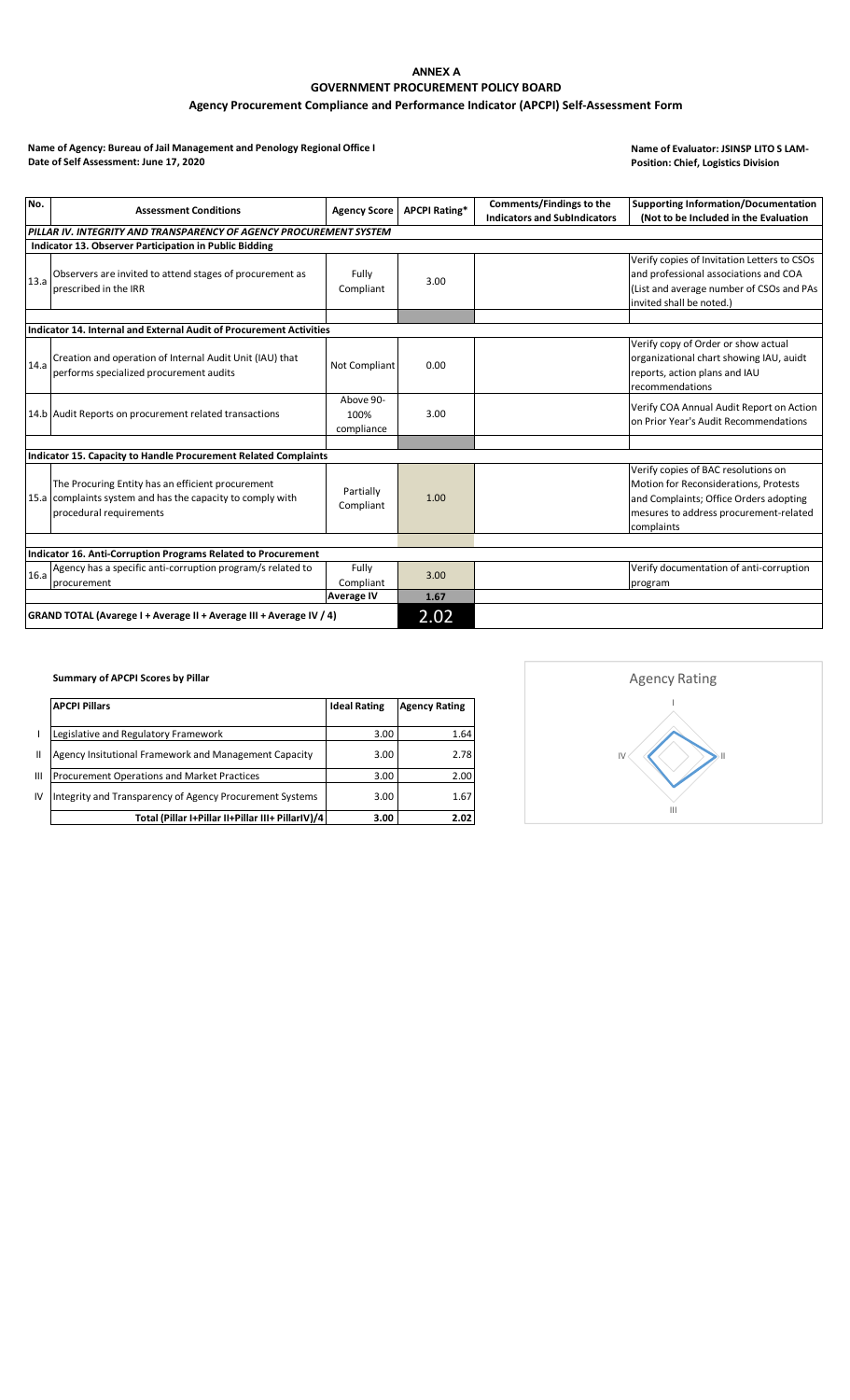#### **Annex D**

#### **PROCUREMENT CAPACITY DEVELOPMENT ACTION PLAN TEMPLATE**

#### **Name of Agency: Bureau of Jail Management and Penology Regional Office I**

| <b>Sub-Indicators</b> | Key Area for Development                                                                                          | <b>Proposed Actions to Address Key Areas</b>                                                                              | <b>Responsible Entity</b>      | <b>Timetable</b>          | <b>Resources Needed</b>                                                                 |
|-----------------------|-------------------------------------------------------------------------------------------------------------------|---------------------------------------------------------------------------------------------------------------------------|--------------------------------|---------------------------|-----------------------------------------------------------------------------------------|
| 1.a                   | Percentage of competitive bidding and limited source bidding<br>contracts in terms of amount of total procurement | Meticulous preparation of bidding documents                                                                               | Procurement Organization Staff | ANA                       | Technical Specifications, drawings,<br>estimate, market study, computer<br>and internet |
| 1.b                   | Percentage of competitive bidding and limited source bidding<br>contracts in terms of volume of total procurement | Meticulous preparation of bidding documents                                                                               | Procurement Organization Staff | ANA                       | Technical Specifications, drawings,<br>estimate, market study, computer<br>and internet |
| 2.a                   | Percentage of shopping contracts in terms of amount of total<br>procurement                                       |                                                                                                                           |                                |                           |                                                                                         |
| 2.b                   | Percentage of negotiated contracts in terms of amount of total<br>procurement                                     | Meticulous preparation of bidding documents                                                                               | Procurement Organization Staff | ANA                       | Technical Specifications, drawings,<br>estimate, market study, computer<br>and internet |
| 2.c                   | Percentage of direct contracting in terms of amount of total<br>procurement                                       |                                                                                                                           |                                |                           |                                                                                         |
| 2.d                   | Percentage of repeat order contracts in terms of amount of<br>total procurement                                   |                                                                                                                           |                                |                           |                                                                                         |
| 2.e                   | Compliance with Repeat Order procedures                                                                           |                                                                                                                           |                                |                           |                                                                                         |
| 2.f                   | Compliance with Limited Source Bidding procedures                                                                 |                                                                                                                           |                                |                           |                                                                                         |
| 3.a                   | Average number of entities who acquired bidding documents                                                         | Posting of Procurement Oppurtunities at PhilGEPS Website, PE's website<br>and other conspicuous areas for a longer period | <b>BAC Secretariat</b>         | ANA                       | Computer and Internet Connection                                                        |
| 3.b                   | Average number of bidders who submitted bids                                                                      | Direct invitation to all suppliers in the PE's poll of bidders to participate<br>and tender their bids                    | <b>BAC Secretariat</b>         | ANA                       | Computer and Internet Connection                                                        |
| 3.c                   | Average number of bidders who passed eligibility stage                                                            | Encourage all bidders to attend the Pre-Bid conference to clarify all<br>matters concerning the projects being bided.     | <b>BAC Secretariat</b>         | ANA                       | Computer and Internet Connection                                                        |
| 3.d                   | Sufficiency of period to prepare bids                                                                             |                                                                                                                           |                                |                           |                                                                                         |
| 3.e                   | Use of proper and effective procurement documentation and<br>technical specifications/requirements                | Provision DSL Camera, multi-media projector and conduct of market<br>research                                             | <b>BAC Members and TWG</b>     | the soonest possible time | Financial                                                                               |
| 4.a                   | Creation of Bids and Awards Committee(s)                                                                          |                                                                                                                           |                                |                           |                                                                                         |
| 4.b                   | Presence of a BAC Secretariat or Procurement Unit                                                                 |                                                                                                                           |                                |                           |                                                                                         |
| 5.a                   | An approved APP that includes all types of procurement                                                            | Constant updating of Annual Procurement Plan                                                                              | <b>BAC Secretariat</b>         | ANA                       | Computer and Internet Connection                                                        |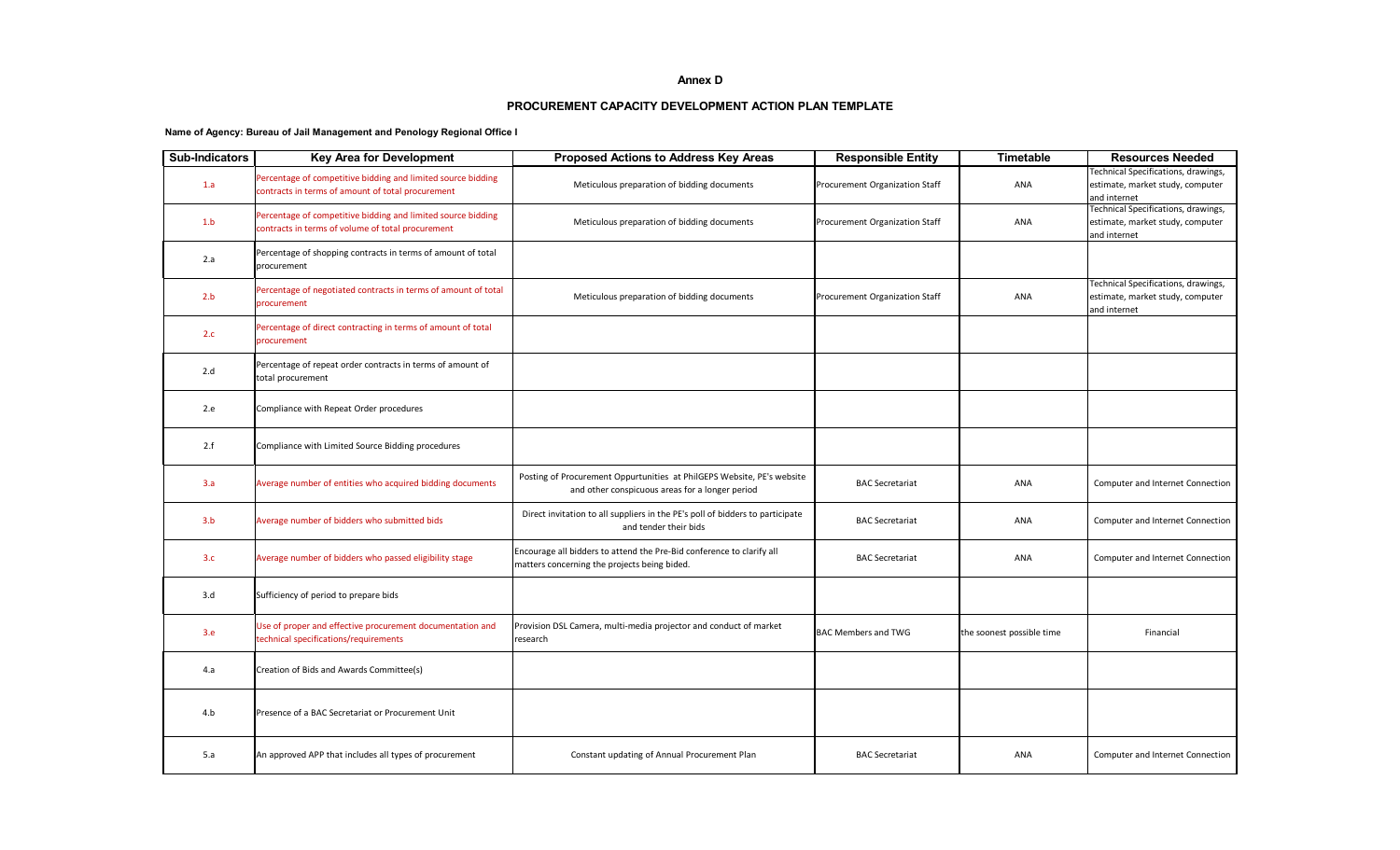| 5.b  | Preparation of Annual Procurement Plan for Common-Use<br>Supplies and Equipment (APP-CSE) and Procurement of<br>Common-Use Supplies and Equipment from the Procurement<br>Service |                                                                                                               |                                                      |     |                                                                                         |
|------|-----------------------------------------------------------------------------------------------------------------------------------------------------------------------------------|---------------------------------------------------------------------------------------------------------------|------------------------------------------------------|-----|-----------------------------------------------------------------------------------------|
| 5.c  | Existing Green Specifications for GPPB-identified non-CSE items<br>are adopted                                                                                                    |                                                                                                               |                                                      |     |                                                                                         |
| 6.a  | Percentage of bid opportunities posted by the PhilGEPS-<br>registered Agency                                                                                                      | Regular posting of Procurement Oppurtunities in the PhilGEPS Website                                          | <b>BAC Secretariat</b>                               | ANA | Bidding Documents, Computer and<br><b>Internet Connection</b>                           |
| 6.b  | Percentage of contract award information posted by the<br>PhilGEPS-registered Agency                                                                                              |                                                                                                               |                                                      |     |                                                                                         |
| 6.c  | Percentage of contract awards procured through alternative<br>methods posted by the PhilGEPS-registered Agency                                                                    | Regular posting of Procurement Oppurtunities in the PhilGEPS Website                                          | <b>BAC Secretariat</b>                               | ANA | Bidding Documents, Computer and<br>Internet Connection                                  |
| 7.a  | Presence of website that provides up-to-date procurement<br>information easily accessible at no cost                                                                              |                                                                                                               |                                                      |     |                                                                                         |
| 7.b  | Preparation of Procurement Monitoring Reports using the GPPB-<br>prescribed format, submission to the GPPB, and posting in<br>agency website                                      |                                                                                                               |                                                      |     |                                                                                         |
| 8.b  | Percentage of total number of contracts signed against total<br>number of procurement projects done through competitive<br>bidding                                                | Meticulous preparation of bidding documents                                                                   | Procurement Organization Staff                       | ANA | Technical Specifications, drawings,<br>estimate, market study, computer<br>and internet |
| 8.c  | Planned procurement activities achieved desired contract<br>outcomes and objectives within the target/allotted timeframe                                                          |                                                                                                               |                                                      |     |                                                                                         |
| 9.a  | Percentage of contracts awarded within prescribed period of<br>action to procure goods                                                                                            |                                                                                                               |                                                      |     |                                                                                         |
| 9.b  | Percentage of contracts awarded within prescribed period of<br>action to procure infrastructure projects                                                                          |                                                                                                               |                                                      |     |                                                                                         |
| 9.c  | Percentage of contracts awarded within prescribed period of<br>action to procure consulting services                                                                              |                                                                                                               |                                                      |     |                                                                                         |
| 10.a | There is a system within the procuring entity to evaluate the<br>performance of procurement personnel on a regular basis                                                          | Creation of a committee tasked to evaluate the performance of the<br>procurement personnel                    | <b>Procuring Entity</b>                              |     | Persons knowledgeable on<br>Procurement                                                 |
| 10.b | Percentage of participation of procurement staff in<br>procurement training and/or professionalization program                                                                    | All procurement personnel shall undergo procurement related trainings at<br>least once a year as a refresher. | HOPE, BAC Members, BAC<br>Secretariat, TWG, End-User |     | <b>Training Facilitators</b>                                                            |
| 10.c | The procuring entity has open dialogue with private sector and<br>ensures access to the procurement opportunities of the<br>procuring entity                                      |                                                                                                               |                                                      |     |                                                                                         |
| 11.a | The BAC Secretariat has a system for keeping and maintaining<br>procurement records                                                                                               |                                                                                                               |                                                      |     |                                                                                         |
| 11.b | mplementing Units has and is implementing a system for<br>keeping and maintaining complete and easily retrievable<br>contract management records                                  |                                                                                                               |                                                      |     |                                                                                         |
| 12.a | Agency has defined procedures or standards in such areas as<br>quality control, acceptance and inspection, supervision of works<br>and evaluation of contractors' performance     |                                                                                                               |                                                      |     |                                                                                         |